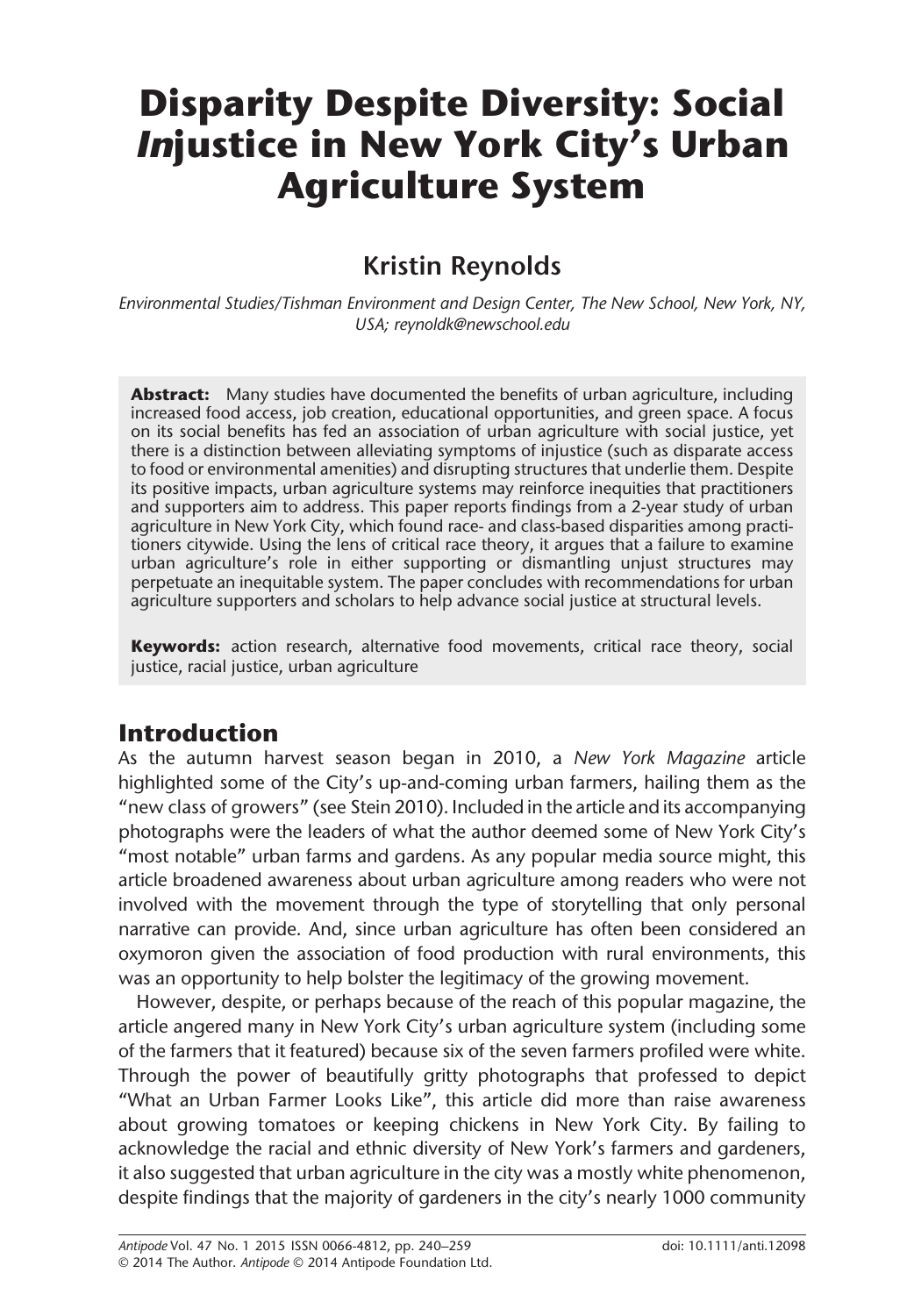gardens self-identify as African-American and/or Latino/a (Eizenberg 2008, 2012; Saldivar-Tanaka and Krasny 2004). By inaccurately situating leadership of New York's thriving urban agriculture system among a mostly white group of "young, idealistic, and educated" entrepreneurs, $<sup>1</sup>$  the magazine piece effectively reinforced</sup> white dominance of the movement. Media coverage is, after all, a cultural and political resource that can contribute to the maintenance of power among dominant groups (Entman 2007; Ryan et al 2001).

Within the context of alternative food and community food movements, the representation of whites as the face of urban agriculture is not wholly surprising. Critiques of these movements have documented the dominance of white people and white culture in alternative food activities and community groups (Alkon and McCullen 2011; Guthman 2008a, 2008b; Mares and Peña 2011; Slocum 2006, 2010). Studies have also uncovered ways in which alternative food discourses have dismissed racism as an underlying cause of inequities, and found that, in some cases, organizational structures of organizations have reified white dominance at the same time that groups have sought to realize more sustainable and communitycentered food systems (Alkon and McCullen 2011; Guthman 2008a, 2008b; Morales 2011; Slocum 2006, 2007, 2010). Although it is not surprising that a mainstream magazine article would fall into a common trapping of representing whites as the predominant group, the framing in this piece was nonetheless disheartening to many within the urban agriculture movement who seek to dismantle racial and intersectional forms of oppression through their work.

As urban agriculture continues to grow and diversify, and as scholars and activists engage more deeply with questions of social justice in the food system, it is increasingly important to understand ways that race- and class-based disparities and white dominance resurface within these movements and to recognize their structural roots. This paper begins to examine these issues, based on a subset of findings from a broader study of urban agriculture in New York City conducted between 2010 and 2012, which documented farming and gardening throughout the city through interviews with 31 individuals (New York City farmers and gardeners; representatives from nonprofit supporting organizations, private foundations, and municipal government agencies), along with document review and participant observation. The paper finds that race- and class-based disparities that exist in broader social systems are being replicated in New York's urban agriculture system, despite the existence of a diversity of practitioners and increasing public interest in both urban agriculture and social justice. Using critical race and intersectionality theories, the paper argues that these patterns are structural and can therefore perpetuate systemic inequities even when individual level disparities do not appear to follow race or class lines.

The paper adds to existing literature by arguing that failure to critically examine urban agriculture's role in either supporting or dismantling much broader social and political oppression may perpetuate an inequitable system that is legitimated through progressive narratives about the positive impact that urban farming and gardening can have on issues such as food access, education, job creation, and public health. The paper offers recommendations for urban agriculture practitioners, supporters, and scholars, and concludes with interviewee reflections about using urban agriculture to advance social justice at structural levels.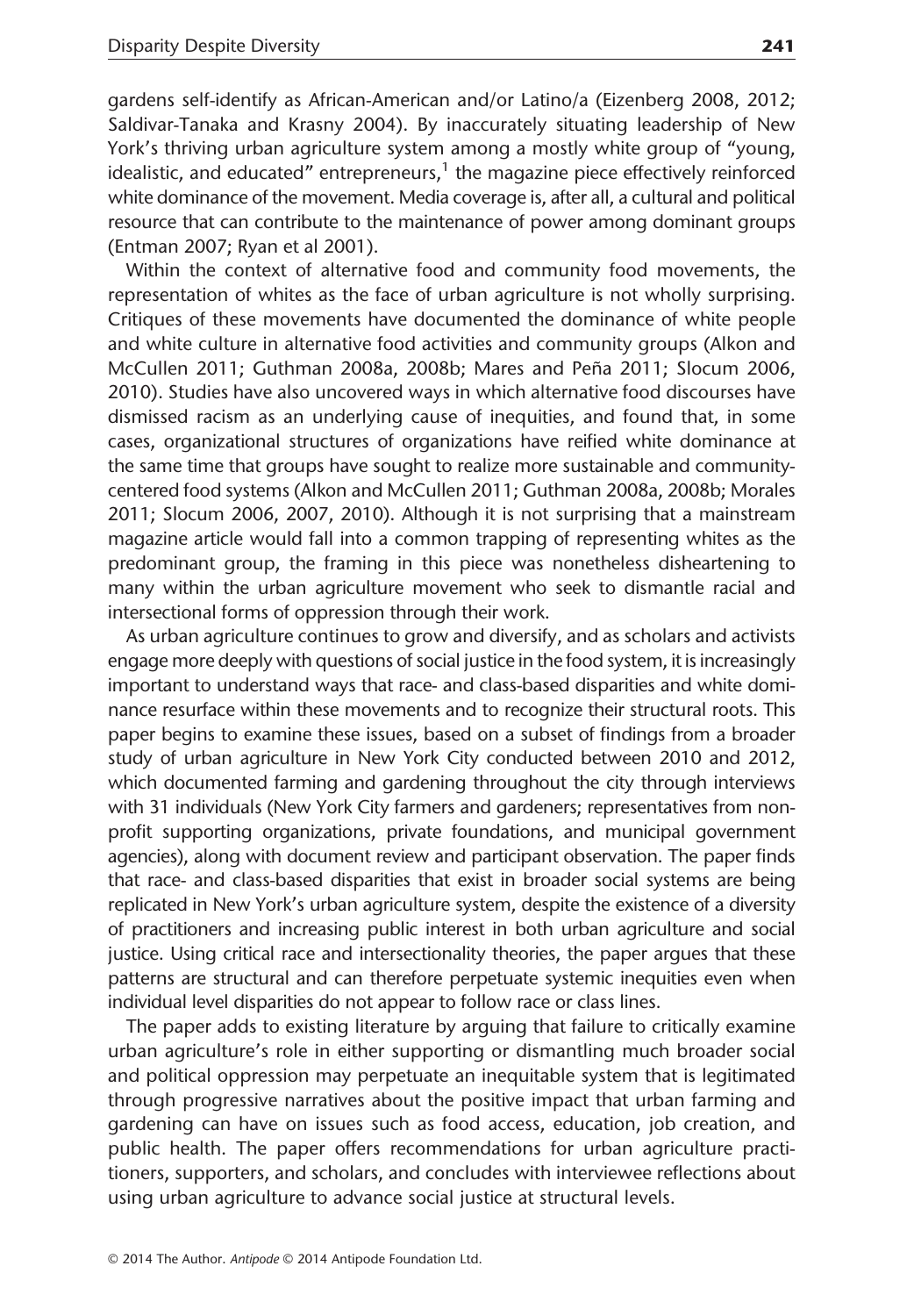#### Urban Agriculture and Social Justice?

Interest in urban agriculture has increased tremendously over the past 15 years. Community groups have expanded existing farming and gardening programs, individuals and households have increasingly sought opportunities to grow produce and small livestock in the city, and new forms of commercial production have cropped up on rooftops and ground-level greenhouses. Meanwhile, non-profit organizations and funders have provided support for urban agriculture, and city governments have implemented policies and programs particularly to expand food production (Cohen and Reynolds 2014). From self-provisioning to broad public interest, urban agriculture has become a social movement on a national scale.

Along with the growing movement, a body of literature examining urban agriculture throughout the United States has also developed. Many studies have documented benefits including increased access to fresh, affordable, and culturally appropriate food in low-income communities; maintenance of green spaces in areas dominated by the built environment; cultivation of women's empowerment; job training for youth and adults; and community economic development (see Cohen et al 2012; Draper and Freedman 2010; Eizenberg 2008; Feenstra et al 1999; Kaufman and Bailkey 2000; Reynolds 2011). Descriptive works have highlighted diversity in the movement, noting that urban gardeners and farmers in the US represent racial, ethnic, and cultural groups from around the world, suggesting that urban agriculture facilitates social inclusion and provides opportunities for recent immigrants to maintain elements of their cultural heritage (Hynes 1996; von Hassell 2002). Several studies have also identified barriers to the success of urban agriculture (eg zoning regulations; lack of funding and technical assistance; a perception that farming is not a legitimate use of urban space), and have offered recommendations to overcome these challenges (see Hodgson et al 2011; Kaufman and Bailkey 2000; Pothukuchi and Kaufman 1999).

As urban agriculture scholarship has expanded, city gardening and farming have been characterized as forms of political expression, as well as social and environmental activism (Certomà 2011; Eizenberg 2012; Milbourne 2012; White 2011a, 2011b). Scholars have also explored the role of urban agriculture in facilitating changes in the ways that city residents interact with the urban environment in contemporary, post-capitalist contexts (McClintock 2010). While more critical in their approach to the social politics of urban space, these analyses have joined the substantial body of literature that positions urban farms and gardens as serving mainly positive or liberatory functions. <sup>2</sup> In highlighting the social benefits of city farming and gardening, these studies, have fed an association of urban agriculture with social justice, particularly insofar as it addresses issues of community food security, public health, and environmental justice.

Most recently, research has begun to document racial disparities and tensions within urban agriculture systems. Studies have identified predominance of white gardeners in communities of color (Meenar and Hoover 2012); race- and classbased disparities among urban agriculture practitioners (Cohen et al 2012); the potential for technical assistance programs to disproportionately serve practitioners in predominantly white, upper income communities (Reynolds 2010); and the intersections between urban agriculture and processes of neoliberalization (McClintock 2014). Still, relative to the extensive documentation of its benefits,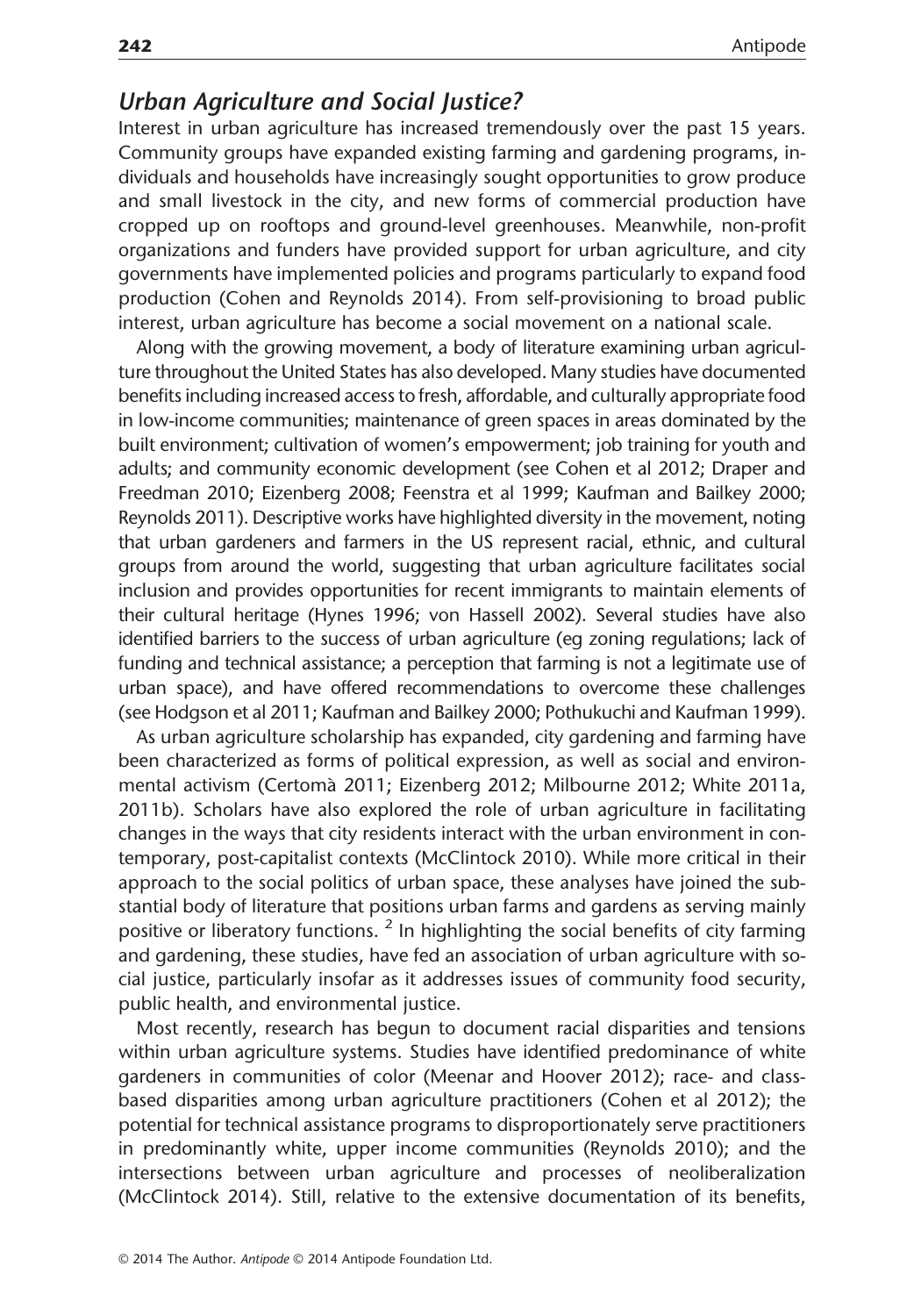there remains a paucity of scholarship examining the possibility for urban agriculture to ignore or reinforce unjust patterns, and how scholars might help understand and work to dismantle these.

To be clear, urban agriculture *can help* work toward more socially just systems: it can increase access to fresh, affordable food and green spaces in low-income neighborhoods. It can provide venues to cultivate leadership and job skills among youth and adults who may not have ready access to other such opportunities; and it can contribute to community economic development through job creation and microenterprise development. And, many of these impacts touch the lives of low-income women and people of color. Given the persistence of racialized and feminized poverty, environmental racism, and public health disparities throughout the United States, these common outcomes are among some of the most fundamental ways in which urban agriculture improves people's everyday lives, and are indeed part of realizing a more just food system.

Yet, as alternative food scholars and activists have increasingly pointed out, there is a distinction between alleviating symptoms of injustice (such as disparate food access or exclusion from movement leadership) and disrupting social and political structures that underlie them (Ahmadi 2009; Alkon and Agyeman 2011; Allen et al 2003; Herrera cited in Slocum 2006; Mares and Peña 2011; Redmond 2013). And, while there has been a tendency in the alternative food movement to conflate one aspect of alternative initiatives with multiple others (eg local scale with food security or community development), there is nothing inherently "just" about any geographic location or mode of production (Born and Purcell 2006). Even the most well intentioned initiatives may exist within, and reinforce unjust systems, and without attention to the oppressive structures that lead to social inequities, urban agriculture may perpetuate or even reinforce the injustices that practitioners and supporters aim to address. Thus, while urban farms and gardens are important for many reasons, and should therefore remain as permanent elements in cities, just how deeply they make changes in social and political structures of the food systems, and by what means practitioners may do so, merits deeper questioning.

#### Critical Race Theory and Intersectionality Frames

If the dominant urban agriculture narrative has lacked critique of the social and political structures in which farms and gardens are embedded, this has been due in part to the need to build support for an activity whose legitimacy has often been questioned (eg Is agriculture an appropriate use of city land? Is urban food production really agriculture?). At a most basic level, then, framing urban farming and gardening in terms of what it adds to city environments and communities (eg the material, cultural, and sociopolitical benefits) has been understandable. However, in order for urban agriculture to advance social justice at multiple scales, it is also important to address ways that social patterns can be re-enacted within the movement, and then reinscribed in broader social and political structures.

As noted above, critical food scholars have increasingly pointed to white dominance in alternative food initiatives, calling for more inclusive approaches and more diverse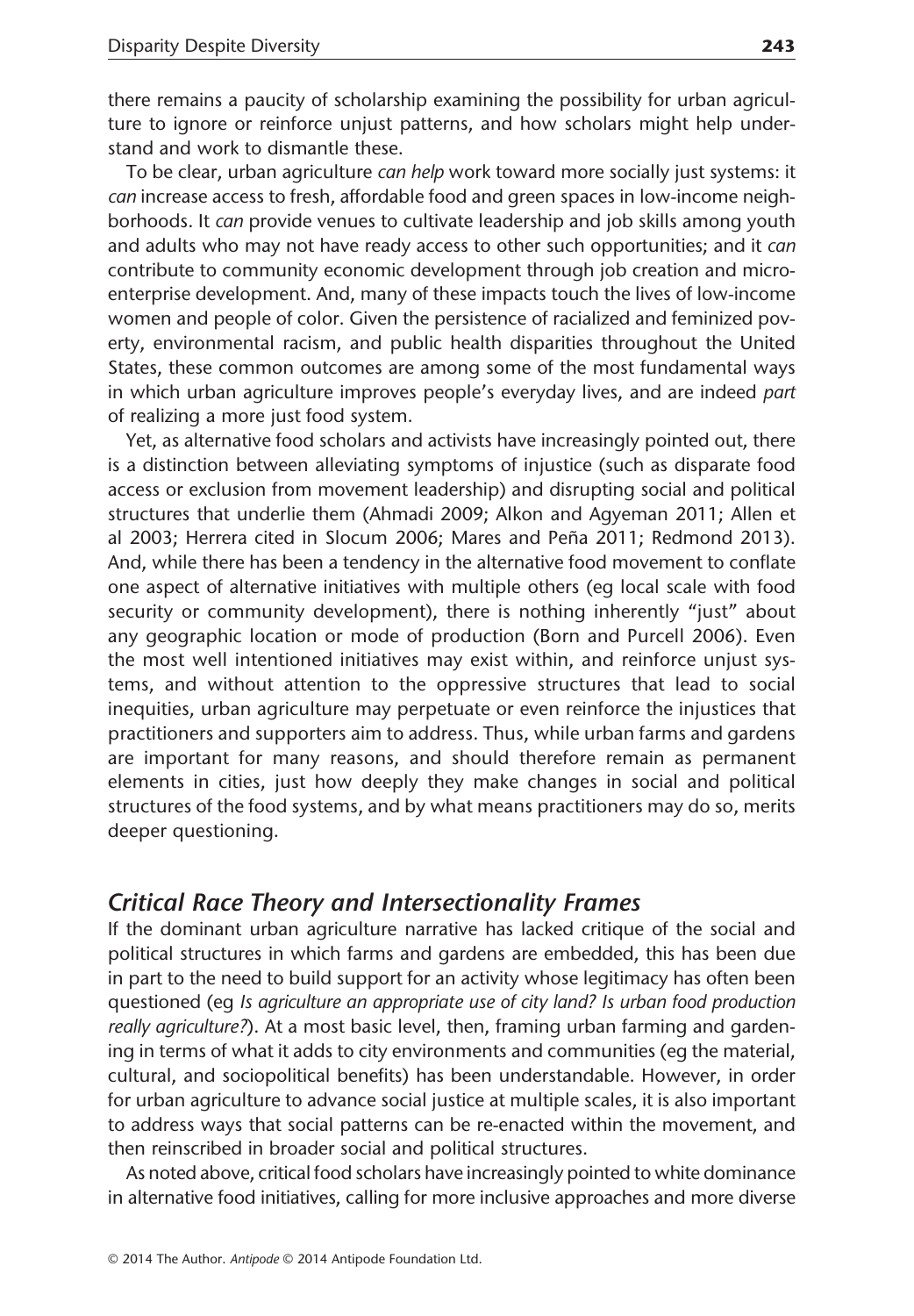participation in the movement (Alkon and McCullen 2011; Guthman 2008a, 2008b; Morales 2011; Slocum 2006, 2007, 2010). Another strand of critical food scholarship has focused on whether alternative food initiatives such as farmers markets, farm-toschool, urban agriculture reinforce the processes of neoliberalization (Alkon and Mares 2012; Allen and Guthman 2006). While importantly questioning the constitution of alternative food groups and the scale at which initiatives may bring about change, identifying white dominance or the embeddedness of "alternative" initiatives within the existing system does not in itself elucidate the structural roots of these imbalances, leaving us to solve a systemic problem with superficial approaches.

Recently, critical food scholars have begun to examine the food system through the lens of critical race theory (CRT) (see Alkon and Agyeman 2011; Harper 2011; Hoover 2013; Slocum 2010). CRT is a broad framework that considers racism as an organizing social paradigm (Omi and Winant 1994) that advances the interests of a dominant racial group (eg whites) and presents little material incentive to its beneficiaries (eg white people) to dismantle it (Crenshaw 1989, 1991; Delgado and Stefancic 2012; Omi and Winant 1994). Developed in the mid-1970s by lawyers, legal scholars, and activists who realized that progress that had been made during the Civil Rights Era had either stalled or was being rolled back, CRT helps us understand that race is socially constructed and that dominant society racializes different minority groups at different times. The CRT framework and movement have expanded into numerous other disciplines and settings and are explicitly "activist" in approach in that they seek not only to understand social situations, but to improve them (Delgado and Stefancic 2012; see also Omi and Winant 1994).

CRT is important in understanding racial dynamics, as it focuses on the structures that reinforce racial disparity, not simply on individual interactions or acts. The USbased organization Race Forward identifies four levels of racism. Internalized racism is that which exists within individuals—their private beliefs and biases—which may manifest as feelings of inferiority among people of color or of entitlement among white people. *Interpersonal* racism is that which occurs between people acting on their internal beliefs. Examples include racial discrimination or racial violence. Institutionalized racism is the effect of institutional policies and practices (such as school district policies that result in the concentration of children of color in overcrowded schools) that routinely produce inequitable outcomes for individuals, privileging white people and placing people of color at a disadvantage. Structural racism is "racial bias among institutions and across society" that perpetuate disadvantage among people of color. Examples of structural racism include media portrayals of people of color as criminals, which pervade dominant public consciousness and scale up to discriminatory treatment grounded in an association of all people of color as potential perpetrators (Apollon et al 2014; see also Bonilla-Silva 1997; Conley 1999; Omi and Winant 1994). Within these frameworks, white privilege is understood as whites' historical and contemporary advantages in access to quality education, jobs and livable wages, homeownership, and multi-generational wealth (Bonilla-Silva 1997; Keleher and Sen 2012; McIntosh 1990; Omi and Winant 1994; Taylor 2009; The Aspen Institute 2013).

Within the CRT framework, racism and white privilege function in concert, and at multiple scales, to maintain racial inequity. For instance, understandings of racism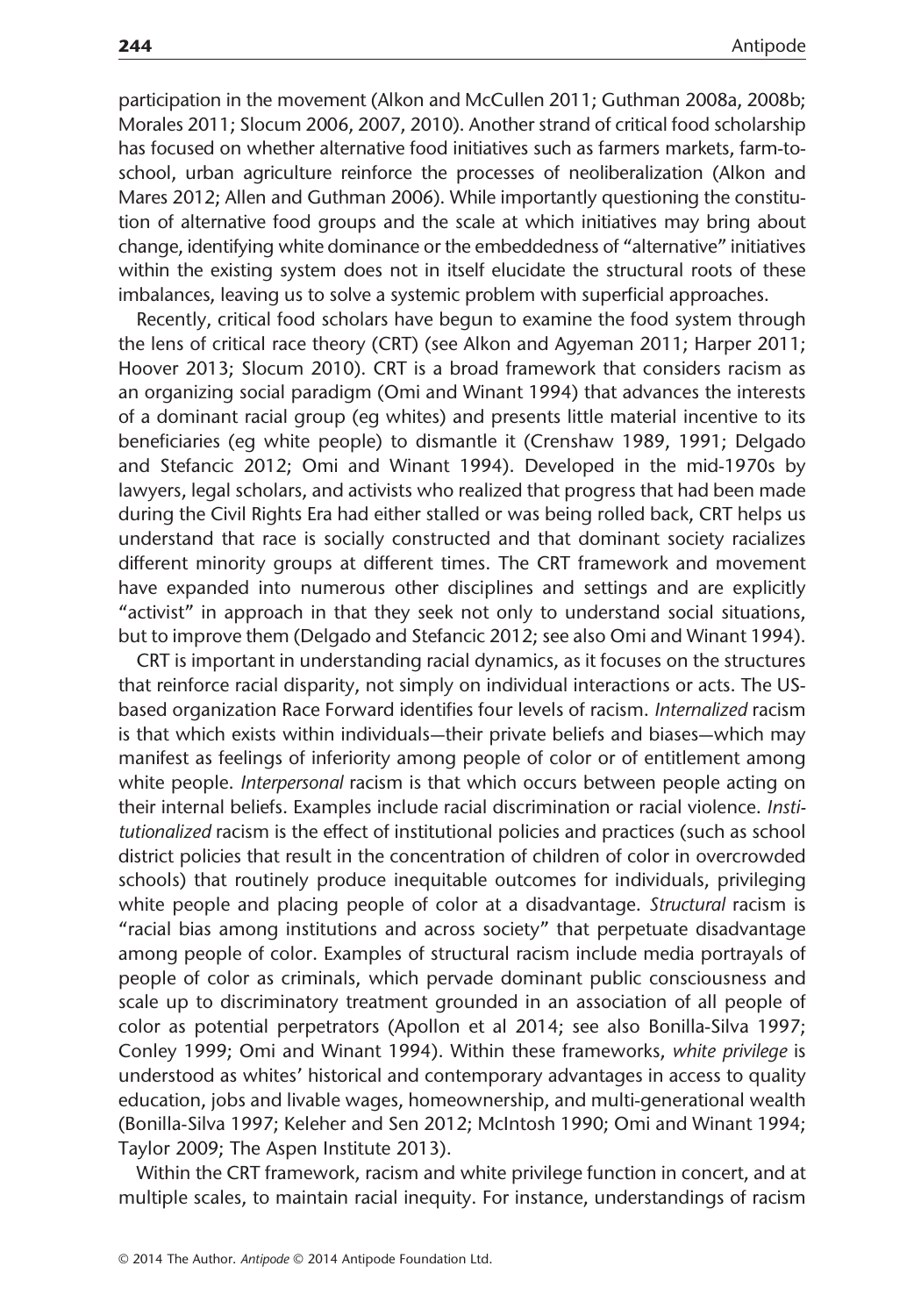as simply interpersonal bias or animosity towards members of a specific racial(ized) group may keep us from seeing the institutionalized or systemic patterns that perpetuate racial oppression and white privilege. This can also foster the idea that representation and diversity are marks of racially equitable (and even "post-racial") societies. Viewed through the lens of critical race theory, the reinscription of racial disparities and white privilege within alternative food movements becomes less surprising, and can even be expected without conscious effort to dismantle oppression at numerous levels, from the personal to the structural.

Of course, questions of social justice extend beyond race, and an analysis of disparity or inequity would be partial without also considering the intertwining of social locations and the ways in which they shape lived experiences. The concept of intersectionality recognizes that individuals have overlapping identities and loyalties, including race, class, gender, spiritual beliefs, and country of origin (Crenshaw 1989, 1991; Delgado and Stefancic 2012), and that these "shape structural, political, and representational aspects" of the social world (Crenshaw 1991). Insofar as an urban agriculture system consists of people with diverse identities, understanding these interactions is key in examining inequities, privilege, and the way that these might help or hinder the success of individual initiatives, as well as the integrity of the system as a whole.

CRT and intersectionality theory, then, are important in productively examining the role of urban agriculture in creating socially just systems because they help shift the analytical focus from inclusion and diversity to a focus on overcoming racial and intersectional oppression. These frameworks also help elucidate the roots of oppression in multiple political, social, and economic systems, and the fact that racial, class, and gender inequities, as well as white privilege, can be perpetuated, even if individual initiatives to improve a system are successful. With regard to urban agriculture, CRT and intersectionality analyses help us see that although food production and green spaces may alleviate some of the food and environmental system effects of social and economic disparities, the simple presence of a farm or garden does not do away with structural oppression. In New York City, this analysis is particularly salient, given high rates of racialized income inequality and residential segregation, along with high real estate values and concomitant competition for urban space (see Ackerman 2011; Bergad 2014; Cohen et al 2012; Conley 1999).

# Data Sources

This paper reports a subset of findings from Five Borough Farm, a project of the New York City non-profit Design Trust for Public Space. The goals of the project were to document the state of urban agriculture in the city's five boroughs (Bronx, Brooklyn, Manhattan, Staten Island, and Queens); to create metrics and evaluation tools to enable the city's farmers and gardeners to track their activities and impacts; and to identify policy measures to strengthen urban agriculture citywide. The research team consisted of seven researchers and design professionals, and one urban farmer who worked collaboratively between 2010 and 2012 to conduct research, develop policy and evaluation strategies, and depict New York City's urban agriculture system through text, photography, and information graphics.<sup>3</sup>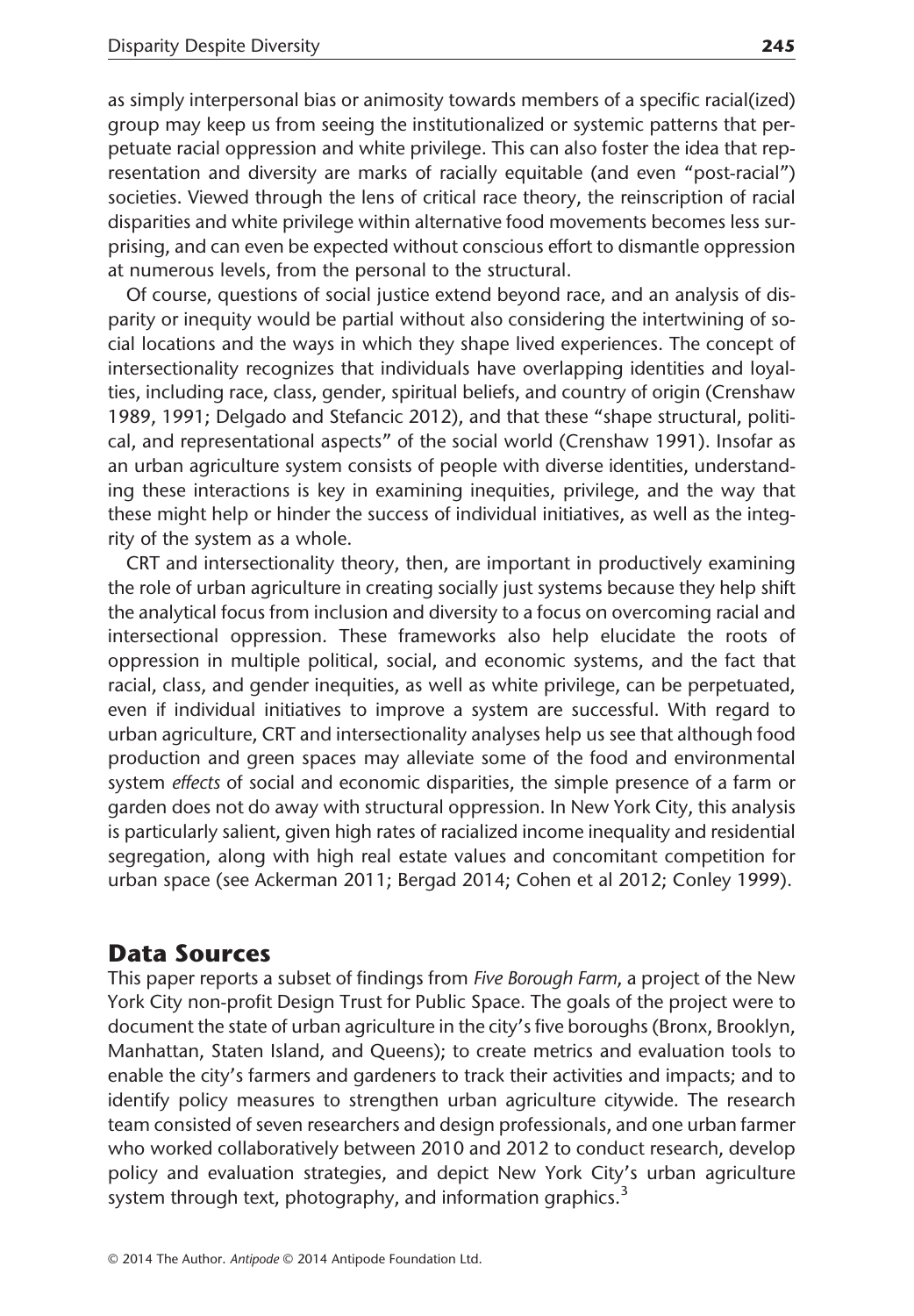The project was initiated by a small group of stakeholders and commenced with a larger stakeholder workshop held in 2010 that brought together 75 farmers and gardeners, staff members from non-profit organizations, funders, and researchers to discuss their respective goals, priorities, needs, and challenges related to urban agriculture. Findings from this workshop were distributed to all participants in February 2011 and informed the subsequent research activities, which included:

- a review of literature evaluating the impacts of common urban agriculture activities;
- a review of websites, reports, and other relevant documents from non-profit organizations supporting urban agriculture in New York City;
- participant observation New York City food advocacy, policymaking, and planning processes; and
- structured 1–2 hour interviews of 31 key informants with unique knowledge of aspects of urban agriculture in New York City, as described below.

A purposive sampling strategy was used to select key informants from four stakeholder groups in New York City: urban gardening and farming practitioners with diverse operations throughout the city's five boroughs ( $n=16$ ); representatives of non-governmental organizations that provide support or advocacy for urban agriculture ( $n = 5$ ); representatives of foundations that had recently funded urban agriculture programs ( $n=4$ ); and municipal and state-wide government officials directly involved in urban agriculture activities in New York City  $(n=6)$ .

Criteria used to select practitioners were diversity of location/borough, leadership demographics, and type of operation, the latter of which was based on a typology developed by the project team and included: community gardens; community farms (those operated by community based organizations that sold/ distributed food in the community); commercial farms; and institutional farms (eg prisons; larger non-profits). The research focused on food- producing urban agriculture activities in publicly accessible spaces. Therefore educational gardens, demonstration gardens/farms, and private backyards were excluded from the study. Names of individuals, organizations, and agencies are omitted here for confidentiality.

Interviews explored characteristics of urban agriculture in New York City, as well as policy and evaluation needs as observed from key informants' respective positions (ie practitioner, funder, support organization representative, or government agency staff). The interviews were recorded, transcribed, coded, and analyzed for consistent and divergent themes. Preliminary findings were shared formally with two working groups (one on policy, one on metrics) consisting of five to six practitioners, non-profit organization representatives, and government agency staff that gave feedback on the policy and metrics recommendations, respectively. Design Trust staff also met informally with a number of city agency officials to obtain further input on the feasibility of the policy recommendations. This feedback was incorporated into the final report (see Cohen et al 2012). Findings related to race and class disparities are included in this paper.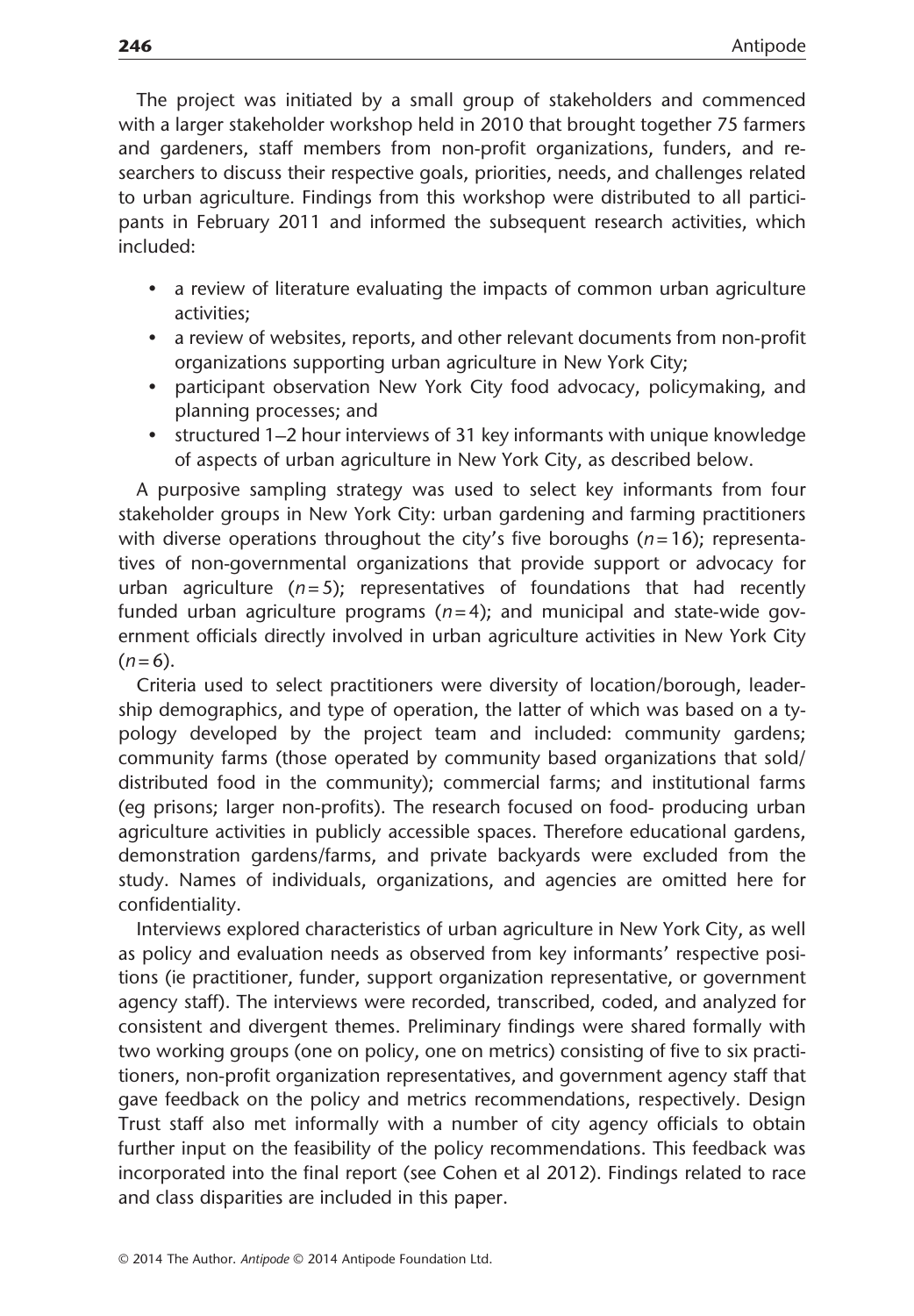#### Urban Agriculture in New York City

Urban agriculture in New York City has had a longstanding and at times politically contentious history. As in many US cities, urban gardening and livestock husbandry provided important sources of food for poor New York City residents during the eighteenth and nineteenth centuries, though this was not without contest. Larger livestock (hogs, dairy cattle) were eventually outlawed out of concern for public health (Blecha 2007). World War and Depression-era gardens were also used both to address urban hunger and to divert food from the conventional agricultural sector to US and allied military efforts abroad, and were promoted by a number of government programs (Hayden-Smith 2009; Hynes 1996; Lawson 2005).

Urban agriculture waned during the 1950s and 1960s throughout the country, but it resurfaced during the economic crisis of the late 1960s and 1970s as a venue for community development, as well as social and environmental organizing. During this time period, grassroots organizing and community activism became intertwined with urban agriculture in several US cities (Lawson 2005). In New York City, many African American and Latino gardeners organized the cleaning and planting of lots abandoned by unscrupulous landlords who had resorted to arson as a way to avoid renovation costs of derelict properties and collect insurance payments (New York City Community Garden Coalition). Organizations such as Green Guerillas, also founded in the 1970s, helped facilitate neighborhood revitalization and empowerment through community gardening (Lawson 2005).

Following the lead of Green Guerillas and other community-based organizations, then-New York City Mayor Koch's administration created "Operation Green Thumb" (now called GreenThumb) in 1978 to provide technical support to community gardeners and to assist in their management of city-owned garden sites. GreenThumb is funded by federal Community Development Block grants slated for programs in low-income communities. This period also saw the growth of the New York City Housing Authority's Garden and Greening program, and the creation of an urban agriculture program within Cornell University Cooperative Extension that targeted technical assistance toward low-income families.

Despite measures supporting urban agriculture, its status in New York's landscape has also been contested. Notably, in 1999, then-Mayor Rudolph Giuliani's administration attempted to capture the increasing value of the real estate occupied by many gardens, and to use the city-owned properties to construct needed affordable housing by auctioning them off for development. This set off a fierce battle between gardeners and the Mayor, which involved legal challenges, protests, and the eventual intervention of the state Attorney General.<sup>4</sup> It also saw the coalescence of the New York Community Garden Coalition, which has taken a leadership role in fighting for the preservation of community gardens on public land. Though most of the gardens in question in 1999 were purchased by the non-profits Trust for Public Land and New York Restoration Project, and thus preserved from development, community garden preservation and permanency has remained a contentious issue between gardeners and New York City government agencies (see Cohen et al 2012; Moynihan 2013).

Today, New York City has more than 1000 community gardens (some 80% of which produce food), nearly 300 school gardens, about two dozen community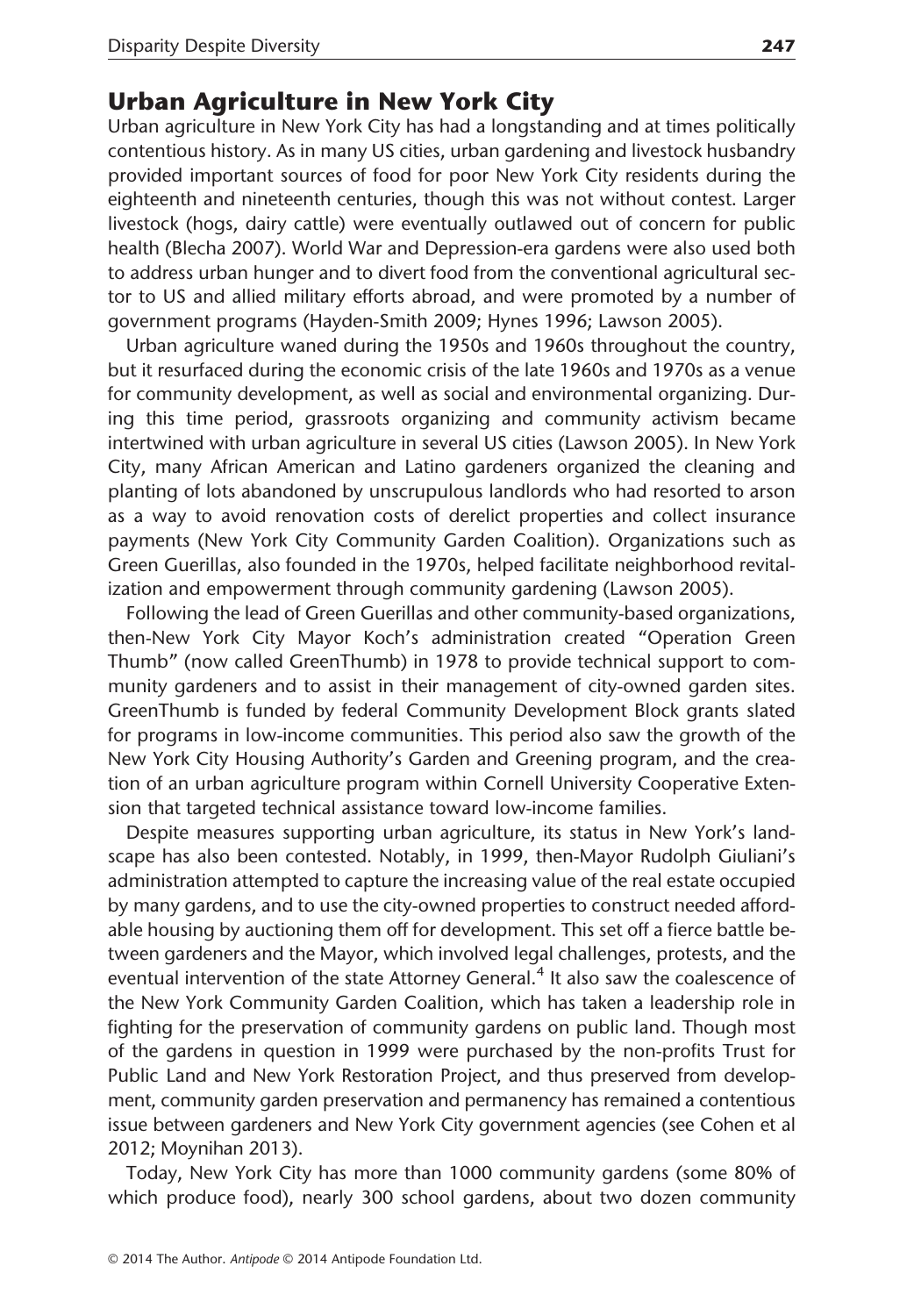operated farms, a handful of commercial farms, and dozens of neighborhood composting projects (Ackerman 2011; Cohen et al 2012). This extensive network of community gardens and urban farms reflects the city's diversity, as well as historical and shifting neighborhood demographics. For instance, studies have found that African Americans and Latino/as (with representation from a number of regions in Central and South America) represent the majority of community gardeners in the city, and that urban agriculture sites, particularly community gardens, are concentrated in low-income communities and communities of color (Ackerman 2011; Eizenberg 2008, 2012; Saldivar-Tanaka and Krasny 2004).<sup>5</sup> Meanwhile, although there has been no empirical documentation of the changing demographics of urban agriculture in New York City, observers have noted a recent uptick in the proportion of young white urban agriculture practitioners compared with previous decades (see Tortorello 2012). This change has coincided with gentrification of historically low-income neighborhoods including parts of Brooklyn (see Curran and Hamilton 2012; Pearsall 2012) where many new urban agriculture projects have developed.<sup>6</sup>

Beyond gardeners and farmers, the urban agriculture system in New York City consists of a host of individuals, institutions, and components that make the system function. This includes numerous not-for-profit groups that provide technical assistance and networking opportunities (eg, Just Food; The New York Botanical Garden's "Bronx Green-Up" program; Black Urban Growers); government programs and private foundations that have provided competitive funding for urban agriculture; city agencies overseeing aspects of urban agriculture (land, water); and policy makers who have expressed support through various white papers and policy statements (Cohen et al 2012). Whether it is through farming, gardening, or supportive measures, these groups collectively make up a diverse urban agriculture network in this ever-reinventive city. However, this system is not always equitable, as the data in the following sections demonstrate.

# Findings Overlapping Goals

Urban agriculture has been described as a multifunctional activity, through which practitioners accomplish a number of goals that may also intersect with goals of other urban stakeholders (Hodgson et al 2011). Indeed, farmers and gardeners in this study described a wide variety of goals for their operations, which were grouped into five overarching themes (financial, environmental, health, social/educational, and community development). Within these broad themes, practitioners had several social goals in common: over half of the practitioners mentioned improving food access/community food security and over one-third mentioned youth development as one of their main goals. Several practitioners identified goals related to community, and women's and youth empowerment, as well as social and human rights. Practitioners sought to accomplish these goals through activities ranging from community education about social oppression and food justice<sup>7</sup> to the creation of collaborative women-led, nonhierarchical organizational structures. (A more comprehensive list of goals and activities can be found in Cohen et al 2012.) One African American practitioner in a historically African American neighborhood described her operation's youth program: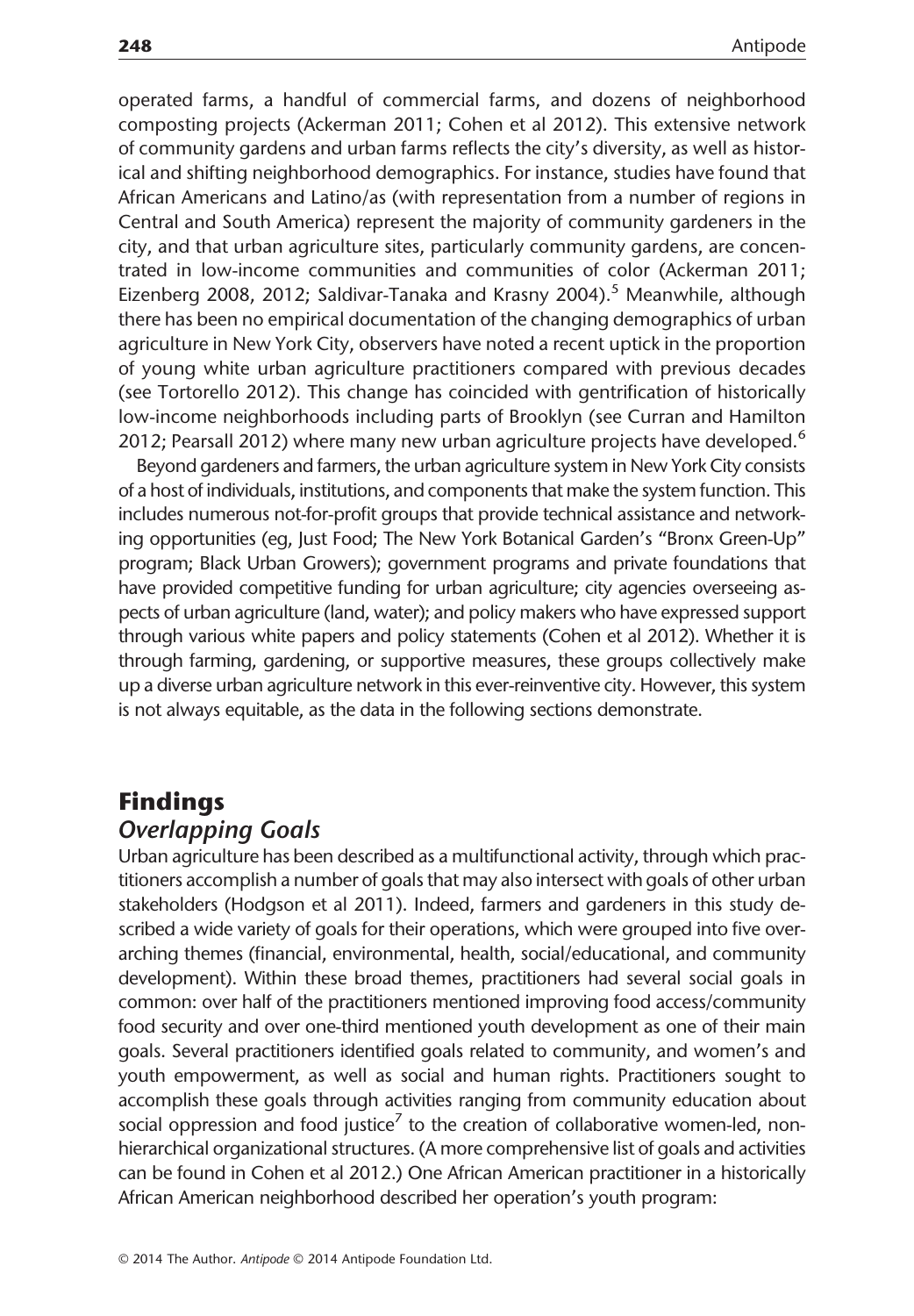The kids learn to grow food on the farm. They learn about livestock because we have two chicken coops. They learn about composting … They learn about cooking demos … so they can be peer educators … I educate them about food justice and the structural inequities of the system that cause the disparities that we are experiencing. It's really clear to them. They get it more than some adults do. … I take them to community board meetings where I speak about my work so they can learn how to speak about what they are doing and not have the phenomenon of others speaking for you.

Many of the practitioner goals overlapped with priorities of the funders, government officials, and non-profit organizations in this study. For instance, government staff explained that urban agriculture could help address their respective agencies' priorities in terms of addressing public health (eg through increasing access to fresh, healthy foods), fostering community development, and supporting job creation in low-income communities. Funders, specifically, noted that urban agriculture could address some of their foundations' respective social and environmental goals, including increasing community food security, preserving open space, advancing environmental justice or food justice, and supporting community empowerment. Support organizations included in this study provided various forms of technical assistance to urban farmers and gardeners, and interviewees explained that urban agriculture could be used to support work toward their organizations' broader goals related to environmental education and increasing food grown and marketed in the city.

Practitioners had also observed, and in some cases tracked, a range of economic, environmental, public health, community development, and educational impacts resulting from their operations, including job creation; increased food production and food access; increased community awareness about and consumption of healthy foods; children's education about food and the environment; and leadership development among youth participants. However, despite the positive social impacts that farmers and gardeners had observed in their surrounding communities as a result of their initiatives, practitioners and supporters alike had observed disparities within the urban agriculture system, as described next.

#### Disparities

Throughout this study, farmers and gardeners related their experiences with obtaining financial support, accessing city-owned land, and securing services from city agencies. While some groups were offered city land for urban agriculture activities, or were able to create opportunities for rooftop farming, others encountered barriers obtaining permission from city agencies to grow food or hold farmers' markets on city property, or getting support to address safety concerns on city-owned land. Whereas some groups were able to leverage hundreds of thousands of dollars to support infrastructure, programming, and staff, others supported their operations' basic needs (eg fencing, water, community outreach) through a reliance on volunteer labor and community fundraisers. These experiences often differed with the organizations' leadership demographics, demonstrating race-based disparities that appeared, in some cases, to stem from structural racism.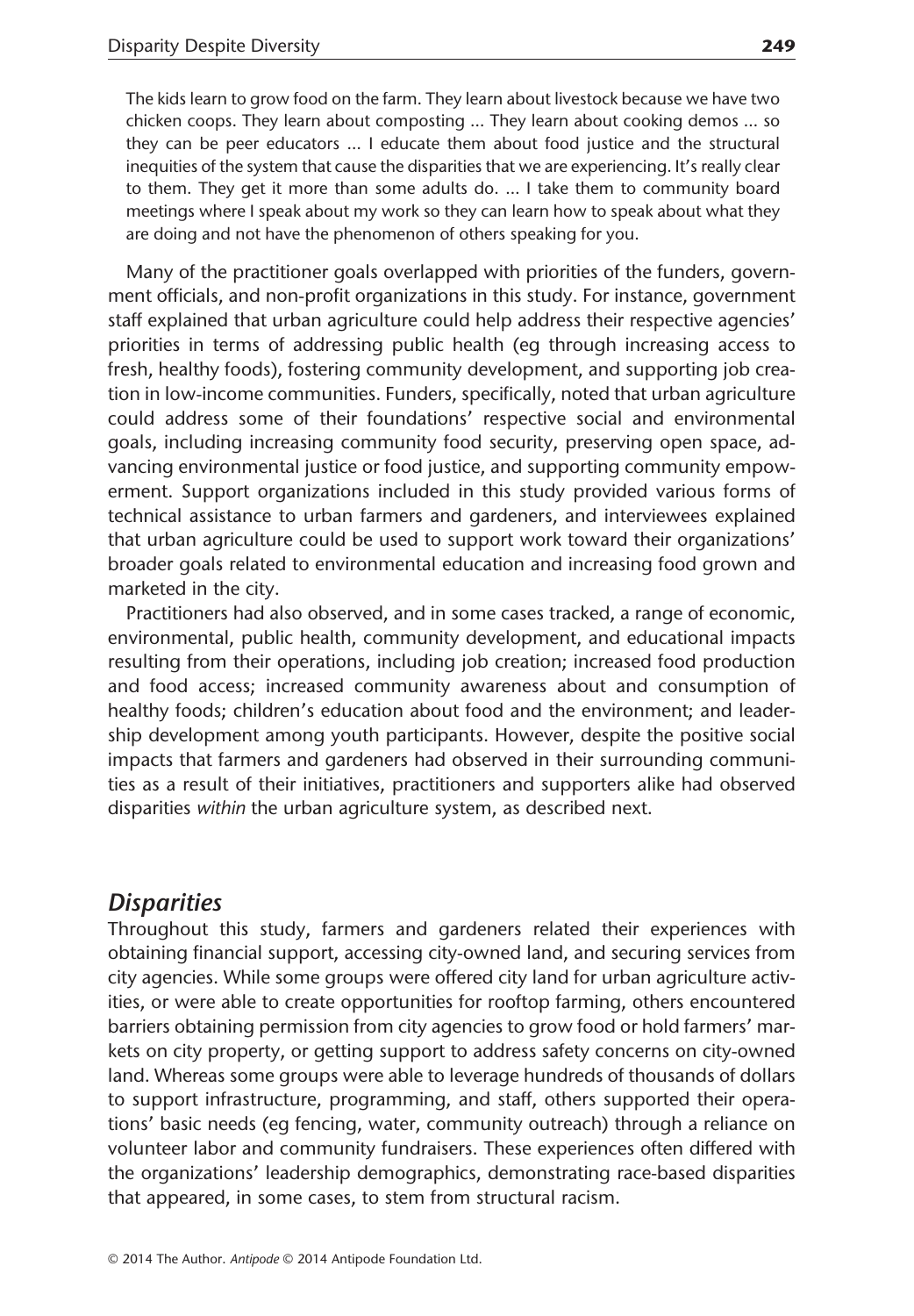#### Funding

Farmers' and gardeners' experiences obtaining financial resources varied widely, both in terms of magnitude of funding received and the strategies they used to raise funds. Generally, groups with white leaders (including operations located in lowincome communities and communities of color but led by whites) reported raising larger amounts of funding to support their operations and paid staff than did groups led by people of color. In terms of fundraising strategies, one African American practitioner in a predominantly Latino and African American neighborhood explained that the farm managed its expenses through community fundraisers:

We were in bad need of a generator [and the] generator we needed cost \$550, [so] we had a small party. [We raised] \$250 and put the rest out of our pockets ... Grants are good, when you can get 'em, but I think it helps more when you can help yourselves, so you do what you can, that's what we do. [We'll have] a fish fry. That's the way we raise money for the garden.

Another African American practitioner noted that his operation, located in a lowincome community, was "bare bones" and that more funds were needed to sustain the basic farming activities. A third African American practitioner, in another lowincome and historically African American community stated that "paying people [is hard], especially when I don't get paid; [When] I'm sitting in front of grant applications for two days and there's no pay involved."

In contrast, interviewees from the white-led operations in this study had generally obtained higher levels of funding for their operations. A few of these reported hundreds of thousands of dollars in capital expenditures and operating budgets, which, according to interviewees, had been obtained through a combination of grants, individual donations or investments, fees-for-service, and community fundraisers. During the time of this study, a highly publicized rooftop garden at a school with a primarily white student body in Greenwich Village (Manhattan) was also significantly funded through a combination of public and private donations totaling more than \$1 million (Decker 2012). Having observed such disparities, one African American community gardener cautioned against the urban agriculture movement becoming "the haves and the have-nots", adding:

sometimes I sit and I hear people talk about how much money they bring in … \$200,000, \$300,000, \$400,000 … I don't see how you can stand up and say that you're bringing a lot of money [without explaining whether] you're sharing that money with other gardens. Or are you just keeping it for your own project?

To be clear, many of the operations in this study obtained financial support through a combination of community-based fundraisers and grants, yet interviewee comments suggested a notable contrast between the amount of money raised by white-led groups versus those led by people of color. While this paper reports interviewees' individual experiences (not an analysis of citywide funding allocations), considering these observations through the lens of critical race theory can help contextualize them in terms of broader societal patterns. For instance, racialized income inequality and wealth disparity have been well documented in New York and nationally (eg Bergad 2014; Conley 1999; Massey and Denton 1993),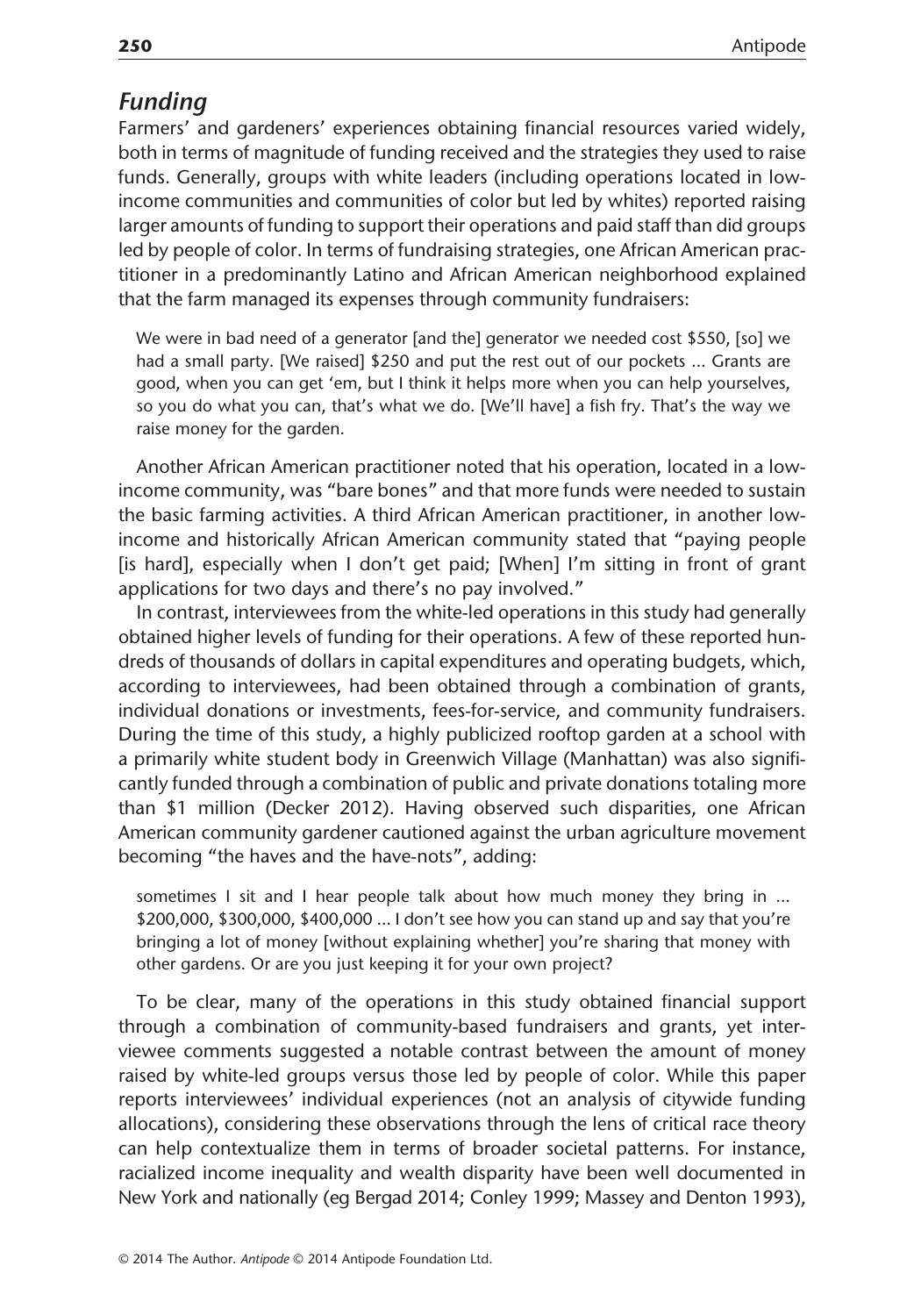and CRT helps us understand these patterns in terms of structural racism and white privilege: whites often have greater access to cultural and educational means of attaining and accumulating wealth, leading to the perpetuation of racialized wealth and poverty within whole communities.

Applying this analysis to the observations above helps us understand that there may be structural causes of funding disparities between urban agriculture organizations led by people of color and those led by white people that are more complex than organizations simply obtaining (or not obtaining) competitive grant funding based on the merits of their projects. Factors producing funding disparities may also include differences in cultural capital held by organizational leaders, and the level of economic resources available to surrounding community residents who may provide individual donations or participate in community-based fundraisers to support farm or garden activities. A CRT analysis suggests that these resources are often more available to whites.

### Support from Government Agencies and Elected Officials

In contrast to funding disparities, interviews with urban agriculture practitioners did not reveal stark racial patterns in terms of support from government agencies, yet critical race and intersectionality theories again help us consider the findings in a different light. Several practitioners—including people of color and white people—expressed frustration with city agencies and processes in terms of getting permission to use city land for food production and marketing activities. As one practitioner, whose operation was run primarily by women of color in a lowincome neighborhood, explained:

[W]e have no electricity and that sort of limits what we can do sometimes, or maybe just inspires more creativity about how we do things. [For] water, we use the fire hydrant and that works, but it would be a lot more convenient if there was water directly on site … I guess land is tricky because [the terms of our] lease [are] still in question. So we're on the land, [the City knows] we're there, we use it, but we don't necessarily have the support that would go along with a more formal arrangement.

A white practitioner reported having been fined for violating city building code regulations by placing a chicken coop on a rooftop, and an African American practitioner described relationships with government agencies as "absorbing instead of supporting".

In other cases, both African American and white practitioners described actions of supportive individuals within city or statewide agencies or within local community boards. For example, one African American practitioner related experiences with the district manager in the farm's community district:

[I]n order to get our space in the park we had to do our homework. We have a very good relationship with … our district manager. And so when we said that we wanted to do a farmer's market and we wanted to go on parkland, we had to get Parks' permission. So she set up a meeting with the Parks Department. So it was [our garden], the Parks Department, and [the district manager] to throw out this idea of having a farmer's market. They said "heck, yes." And then our Councilperson, who happens to be her son, gave us \$7500. Now he gives us \$3750 every year for our market.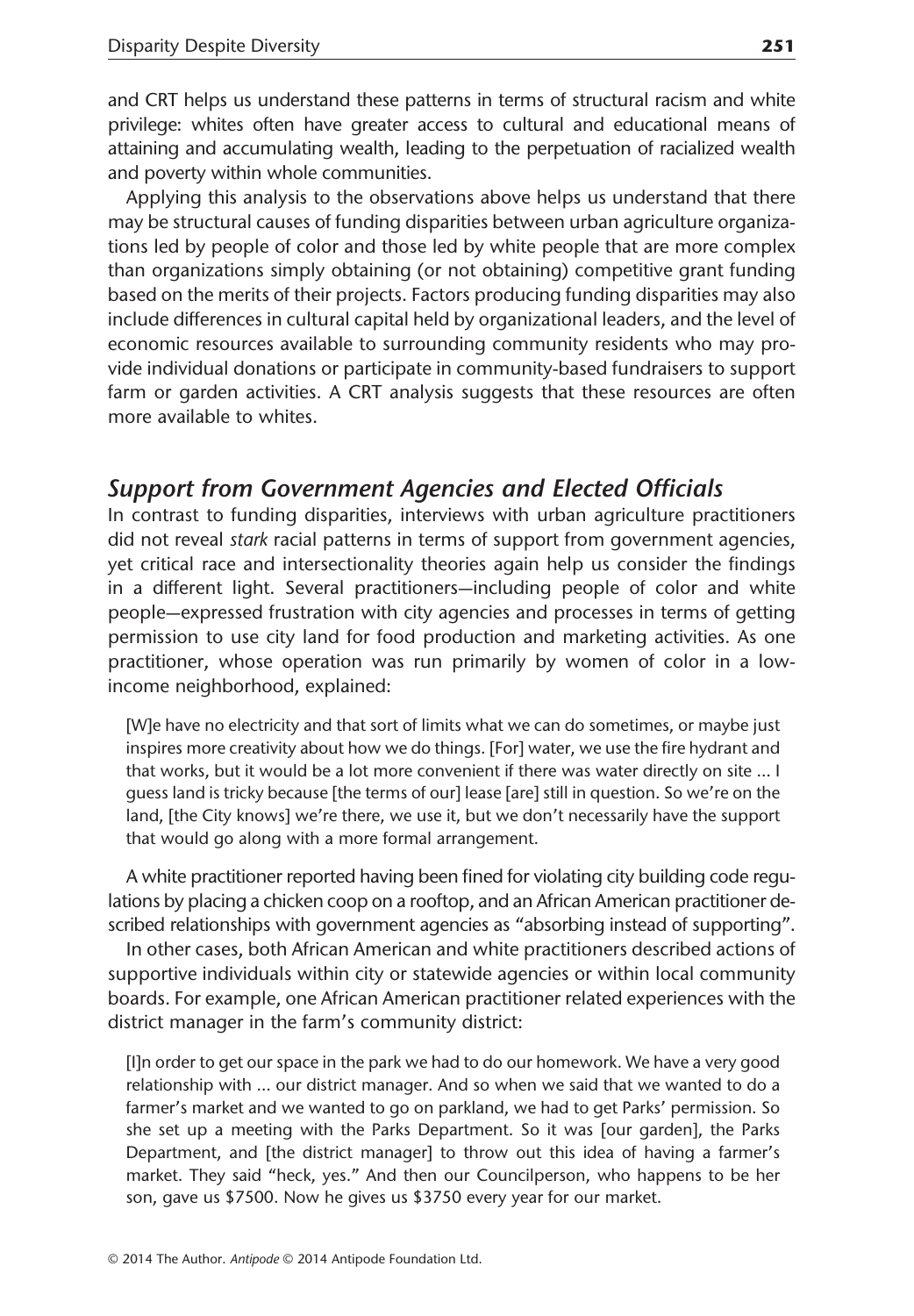Another African American practitioner described productive collaborations between his farm and the New York State Department of Agriculture and Markets that, according to this interviewee, resulted in the farm obtaining permits to operate a community farmers market on city owned land. A white practitioner stated: "We've had amazing relationships with the city. We operate solely and exclusively on city owned land … [The city] approached us … It's been amazingly positive."

The variability of government agency support for urban agriculture operations in this study appeared to be tied more to practitioners' individual abilities to cultivate relationships with supportive government officials than to individuals' racial identities. Yet again, critical race and intersectionality theories are useful analytical frames to help us understand these dynamics, as they remind us that individuals' connections with influential groups often develop through the type of cultural capital that is part and parcel of white privilege. Although this study did not include an exhaustive analysis of government agency or officials' support for all urban agriculture projects in New York City, a CRT framing helps us understand that individual examples do not necessarily reflect a structural whole. It also reminds us that structural racism can play out in many policy-making processes (Massey and Denton 1993; Omi and Winant 1994), including policy advocacy made more effective through the cultivation of working relationships with influential government officials. As one white practitioner observed, referring to a number of rooftop farms that had been supported by government agencies and officials, "I mean let's be honest, there are people who can afford to put their gardens on the roof, they have the money. They have *relationships*" (emphasis added).

#### White Privilege in New York City's Urban Agriculture System

Urban agriculture practitioners in this study were mainly asked to recount experiences at their respective operations. However, several interviewees also offered observations about the system overall, characterizing urban agriculture in New York as two communities: one with significantly more financial resources, stronger relationships with influential groups, and/or a white leadership that has created or been able to take advantage of opportunities to expand their operations; the other with less access to financial and cultural capital, and led primarily by people of color. One African American practitioner commented:

I'm afraid right now that the way [urban agriculture is] looking is white-led. White-led. And … people of color are being pushed to the side … I want to make sure that [this] movement is sustainable [so] it is has to be equal, because right now I'm starting to see a trend whereby the people with the most power, the most voices, are getting the money and the people who can't speak as well are [not].

And a white practitioner observed:

There are two very unique and distinct aspects of this urban farm movement that's going on … One is very middle class and white, and one is not. One is of color and very low income. And they are … very separate. Unless they are brought together, I don't know that the success of either is going to continue. The needs [of both groups] are completely different.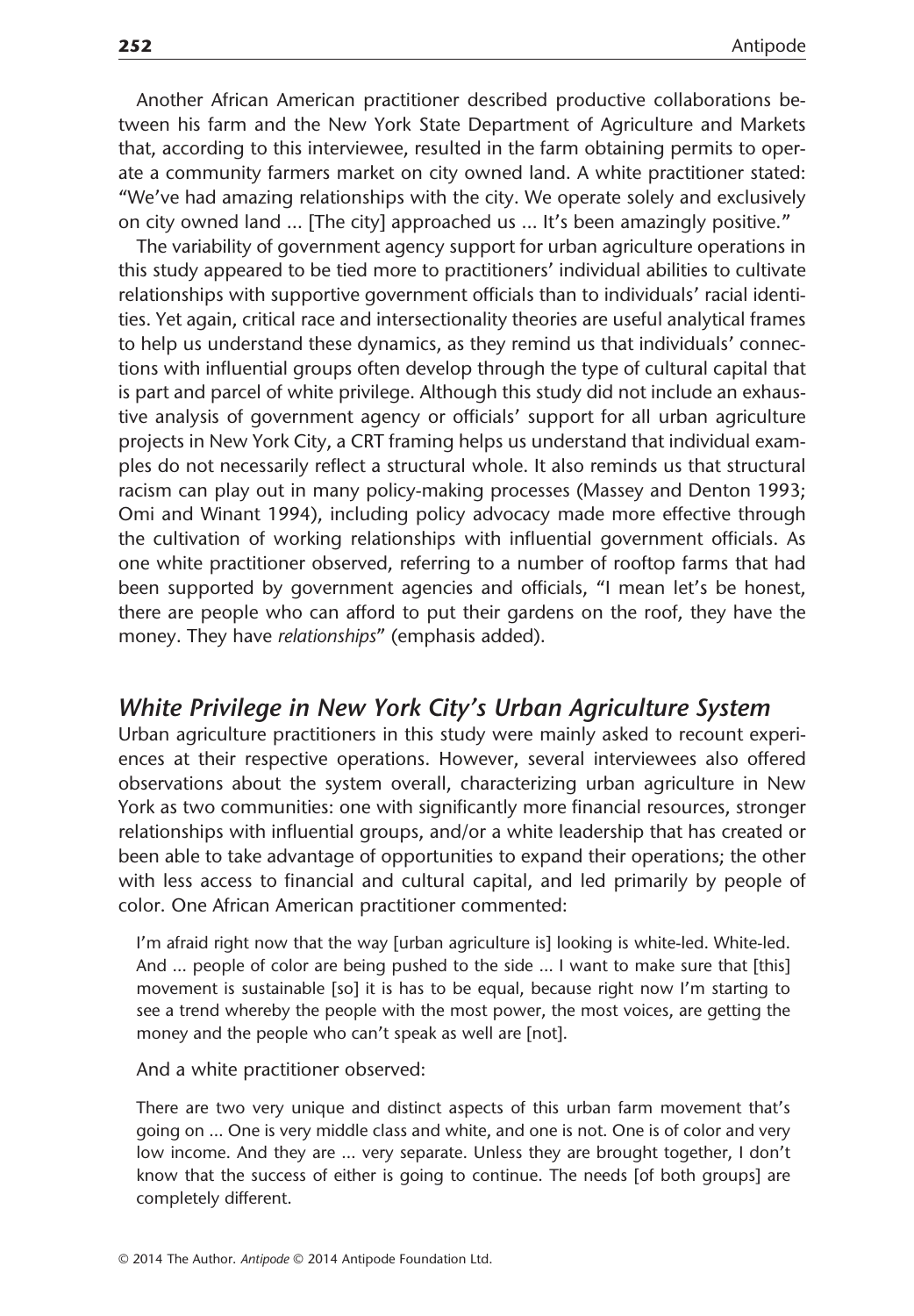Other interviewees observed that race- and class-based divisions in wider society were being replicated within the urban agriculture system in New York, and underscored the need to address these at root levels. One African American funder noted that:

Community gardens can be a place of exclusion. We've all probably had the experience of passing by a lovely looking garden that's locked, and perhaps there's a phone number on a sign, but you don't necessarily feel like you're meant to call it. And I think, like everything else in our society, most processes and practices mirror larger social problems; It may look like an oasis but [it's] still going to be fraught with class, and race, and cultural, and ethnic—just the various … divisions that exist in society more broadly. [These] don't just disappear, I mean they have to be very intentionally addressed or they will be replicated just like they are everywhere else.

These interviewee observations underscore the analyses of race- and class-based disparities above. Understanding these divisions in the urban agriculture system as symptoms of structural racism and white privilege helps contextualize these patterns in broader society. If, as suggested by the interviewee comments here, white-led urban agriculture groups' greater access to key resources (eg funding; agency support) puts them at an advantage over those led by people of color, this is a textbook example of white privilege. And, as the funder cited above suggested, race, class, and other disparities linked to individuals' identities can be replicated in any system. As observed by the interviewees, these patterns compromise the integrity of the urban agriculture system as a whole.

#### **Discussion**

At the same time that the social benefits of urban agriculture are receiving more media attention and more support from government agencies, funders, non-profit organizations, disparities remain, according to the findings in this study. This gives pause to the idea that urban agriculture per se creates more socially just systems. Practitioner goals and the ways in which the other key informants in this study perceived urban agriculture as meeting some of their programmatic goals and agency mandates were in line with the commonly cited benefits of urban agriculture, including increased food access, education, job creation, community development, and aspects of public health. Practitioners further discussed the positive impacts of their operations, but they recounted divergent experiences at individual levels. Several interviewees (practitioners, supporting organization representatives, and funders; African American and white interviewees) had observed race- and classbased disparities and white privilege within the system.

As discussed above, these findings may be counter-intuitive within the dominant urban agriculture narrative, which has very much centered on the multiple benefits of farming, without much discussion of the potential for urban agriculture to obscure or reinforce structural inequities. Viewed through the lenses of CRT and intersectionality theory, however, these observations seem almost banal. If racism is an organizing social paradigm, and if race is linked to class, then any system within this paradigm can be expected to replicate race- and class-based disparities.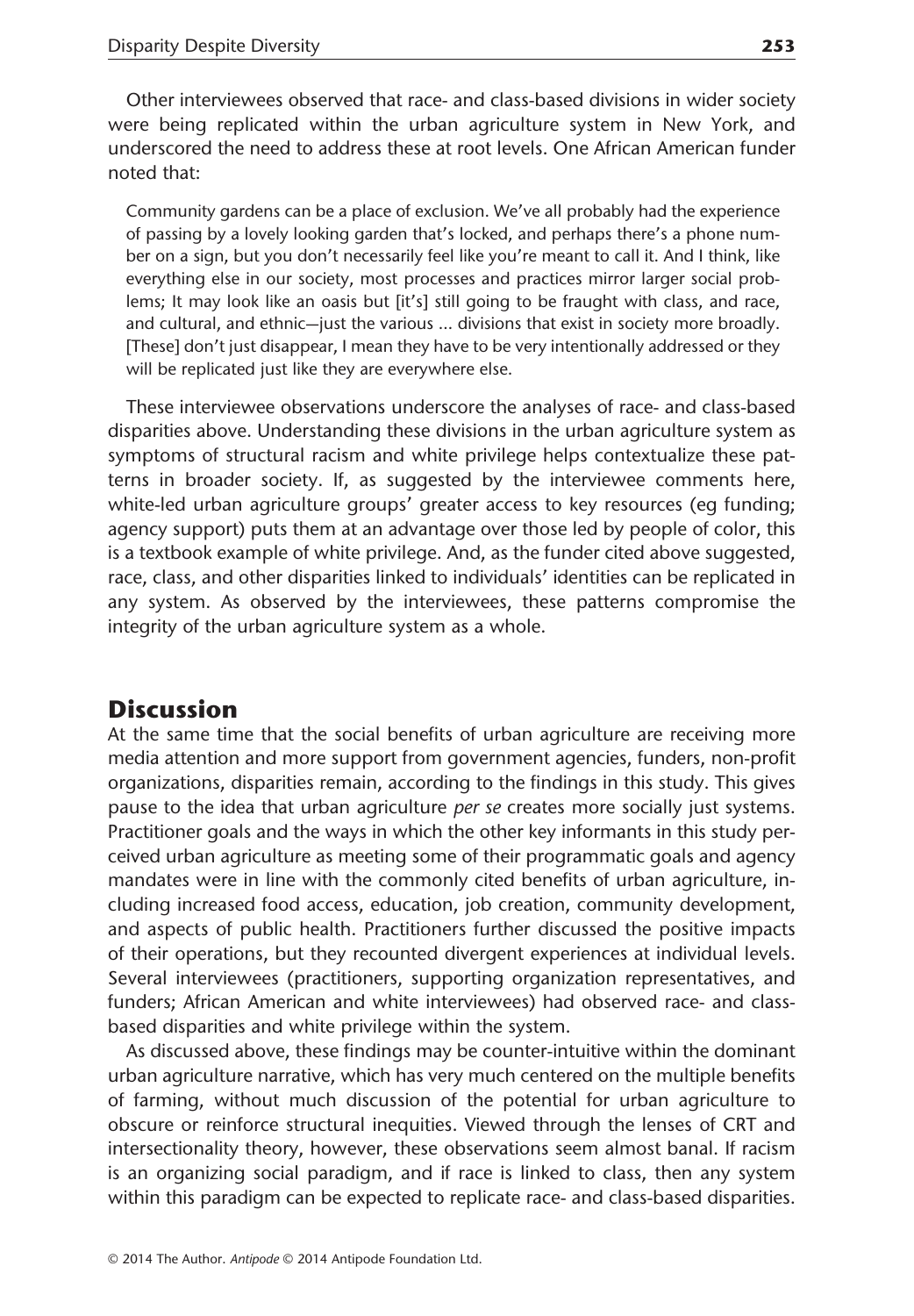From media representation of urban agriculture as a predominantly white activity to whites' greater access to various resources, the findings suggest that the urban agriculture system in New York City is no exception to these patterns.

This analysis then presents a more fundamental question: Can an urban agriculture system in which some social groups have more power and privilege than others really be seen as advancing social justice, as long as fresh produce is more equally accessible and the farmers and gardeners are racially and ethnically diverse? Further, how should practitioners and supporters of an activity that has itself been marginalized (insofar as urban agriculture has been considered an illegitimate use of urban space) balance the need to recognize all of its social, ecological, community, and public health benefits, on one hand, with critical reflection about the potentially unjust social patterns that it, like any other activity, can reproduce?<sup>8</sup> Which level of change should practitioners and supporters aim to address in their efforts to advance social justice through urban agriculture?

There is no singular answer to these questions, of course. There is a difference between seeking alternatives and seeking systemic change. Yet, dichotomous thinking—whether it is about the best way to improve food access in a community or how to dismantle structural racism—is overly simplistic. Diversity does not automatically create racial justice; members of dominant groups can support work to dismantle oppression; and activists often work simultaneously on making changes at multiple scales (Wekerle 2004).

Although urban agriculture is not a panacea, it can be used by diverse stakeholders to advance social justice at structural levels. For urban agriculture practitioners, this may mean doing what some of the groups highlighted in this paper have begun to do: educating those in their communities about structural oppression, modeling non-hierarchical forms of leadership, or engaging in informal and formal policy advocacy (Reynolds and Cohen, forthcoming). Nationally, some urban agriculture groups have also begun offering anti-oppression training and suggestions for whites interested in working in communities of color (Crouch 2012; People's Grocery 2014).

Beyond practitioners, other stakeholders might also work for social justice through urban agriculture, and address some of the challenges described in this paper. Specifically, policy makers might support practitioners' work by developing guidelines for public participation in policy making processes, including systems for ensuring fair representation of a city's population in such processes, and taking seriously the suggestions made by historically underrepresented groups (eg people of color; low-income individuals) (Cohen and Reynolds 2014). They may also adopt an explicitly anti-racist stance in developing policy. Seattle and Portland have led the way with anti-racism initiatives, and these could be adapted for use in other cities (City of Seattle 2013; Governing for Racial Equality Network 2014). Funders and supporting organizations could develop protocols that prioritize funding for organizations led by people of color and help these groups build capacity in organizational management, grant writing, and networking (Cohen et al 2012). In the Northeast, a Community Food Funders collaborative has begun exploring ways to support urban agriculture groups focused on social justice and led by people of color (Community Food Funders 2014), and this may provide a model for other foundations invested in this level of food systems change.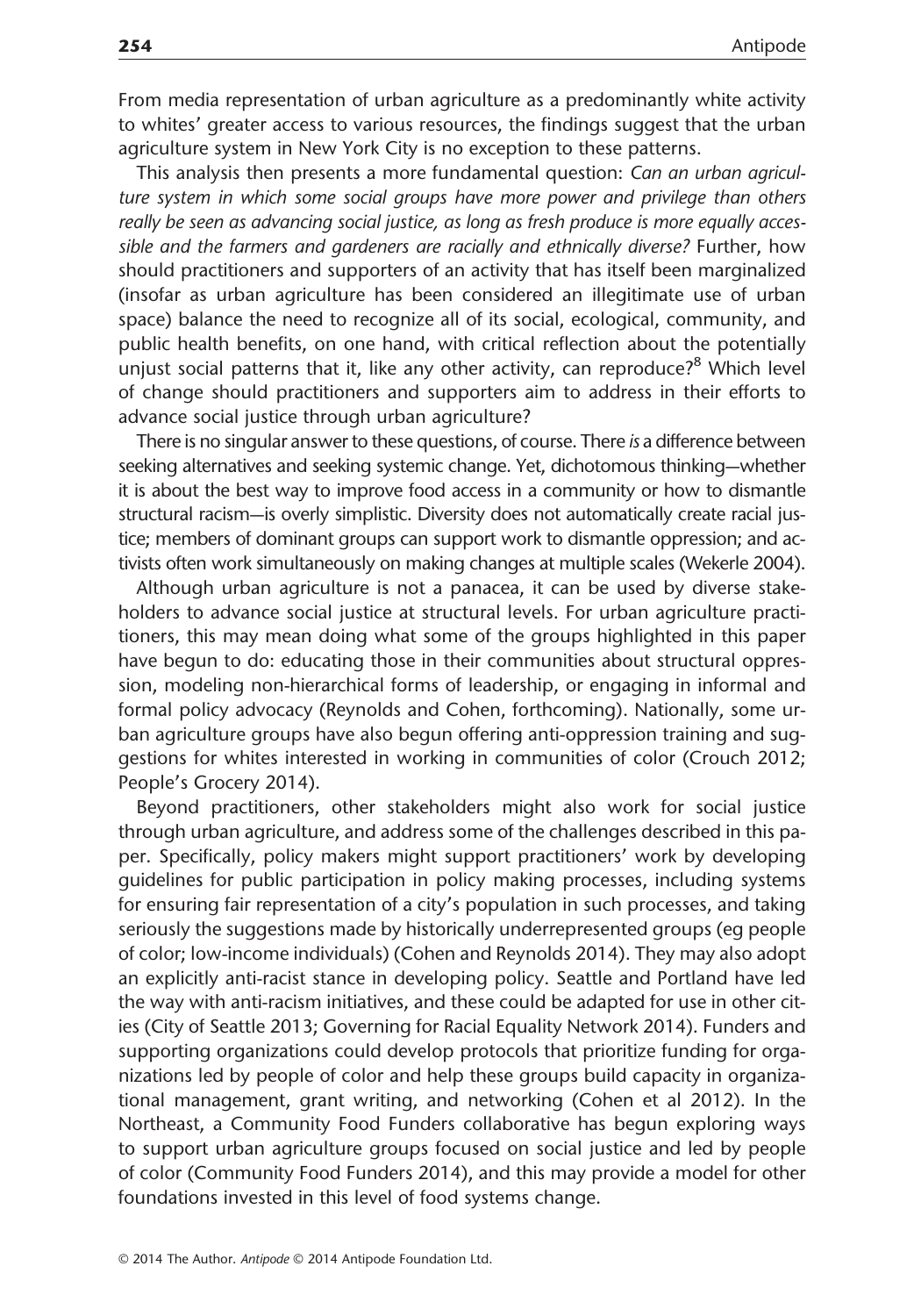As for researchers and scholars, we might support work for social justice through urban agriculture by partnering with practitioners to answer questions identified by the community, assisting with evaluation required by grantors, and helping to document the leadership of women and people of color in the movement. We might use our analytical skills and "birds-eye" view to elucidate ways in which urban agriculture may replicate oppressive patterns, and help develop collective understandings of the ways in which farming and gardening activities may, or may not, support socially just *structures*. We may also "help see openings and provide [spaces] of freedom and possibility" for social justice (Gibson-Graham 2008) in which urban agriculture can play a part. Urban farms and gardens are not always obvious places for addressing structural oppression, so demonstrating ways in which some practitioners are using urban agriculture to these ends is one powerful role that scholars may play in changing the dominant narrative.

As one step in this direction, two members of the Five Borough Farm research team (including the author of this paper) are conducting research to more thoroughly explore both disparities among farms and gardens in New York City, and the ways in which practitioners and supporters—specifically people of color and women—are using urban agriculture to advance social justice and dismantle oppression (Reynolds and Cohen, forthcoming). We are also asking questions about how researchers might use their skills to support this work, and intend for this to inform future critical/action research projects to these ends.

#### Hopeful Conclusions

While this paper has focused on some disheartening aspects of urban agriculture in New York City, several interviewees in this study were confident that urban agriculture could be a mechanism for political and social change. To do this, they explained, power structures would need to be shifted. A white funder stated:

[W]hen we [talk about] the movement for equality, economic justice, and peace, our theory of change is that the people most directly affected by injustice and oppression need to be in the driver seat … our analysis is the power structure's the way it is because people who are directly affected don't have [enough] control over the forces and conditions in their community; that they are the furthest from the halls of power when … big policy decisions are made, and lastly that they have the biggest interest in seeing deeper, systematic, more fundamental change created and then sustained.

An African American practitioner put it simply: "[urban agriculture] can empower people to have political power, and economic power. And that is part of the mission of [our farm]. That's part of what we do." Beginning to change the dominant narrative of urban agriculture may be a part of shifting power structures in the food system, and this includes recognizing innovation where it exists: among those who are working to change structural oppression at the same time that they address day-to-day community needs. A hope held by many supporters is that urban agriculture can help produce something more than food, and help realize nothing short of justice for all. But in order for this to occur, some very critical and challenging realities need to be acknowledged, and addressed.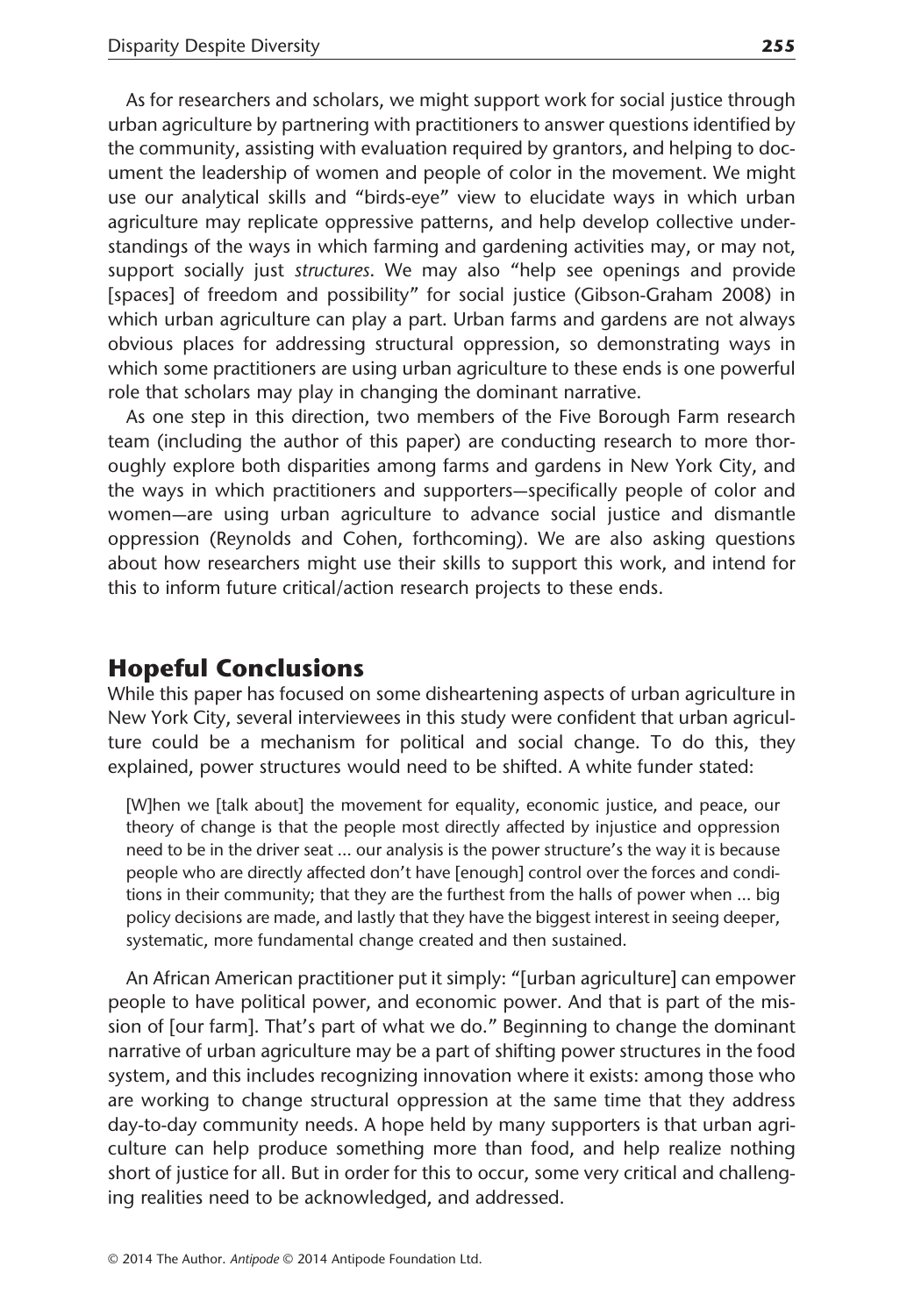#### Acknowledgements

Thanks to Nevin Cohen at The New School, as well as our Antipode editor and three anonymous reviewers for their helpful comments on drafts of this paper. Graduate students Katherine Nehring and Pauline Zaldonis provided assistance with copy editing and formatting. I would also like to thank the urban agriculture practitioners and supporters who participated in this study. The Five Borough Farm, a project of The Design Trust for Public Space, was supported in part by The Doris Duke Charitable Foundation. Errors and shortcomings remain mine.

# **Endnotes**

 $1$  One cannot help but note the irony here: these words recall Nina Simone's 1970 "To be Young, Gifted, and Black"—Simone's tribute to author Lorraine Hansberry and an anthem of the Civil Rights Era.

<sup>2</sup> Though, see Pudup's (2008) analysis of community gardens' roles in creating "citizen subjects".

<sup>3</sup> There is not a hard line distinguishing urban farmers from gardeners and the terms are used interchangeably in this article. Gardeners typically grow vegetables and other plants for themselves or to share with others. Farmers typically grow edible and ornamental crops for sale or sharing as well as for self-consumption. Most farmers and gardeners are engaged in horticulture, though some also raise small livestock.<br><sup>4</sup> For a discussion of the 1999 community garden standoff see Elder (2005).

 $5$  The concentration of community gardens in low-income neighborhoods can be partially attributed to the fact that the city's GreenThumb program is funded by Community Development Block grants, requiring it to work in low-income areas, as noted in-text above.

 $6$  For reference, Census data show that in 2012 African Americans represented 25.5% of the City's total population of 8.3 million residents, while Latinos represented 28.6%, and whites represented 44% (US Census Bureau State and County Quick Facts: New York City Community Garden Coalition 2012).

<sup>7</sup> The concept of food justice considers social and economic inequities that give rise to issues such as community food insecurity, wage gaps in the food industry, labor rights in the farm and service sectors, and other food system disparities. Food justice differs from the concept of community food security in its attention to underlying causes of food systems inequities such as structural racism and class-based disparities—beyond the specific impacts of these (such as disparate access to food) (see Ahmadi 2009; Alkon and Agyeman 2011; Gottlieb and Joshi 2010; Levkoe 2006; Mares and Peña 2011; People's Grocery 2009; Redmond 2013).<br><sup>8</sup> DeLind (2003) has posed similar questions about community-supported agriculture.

# References

Ackerman K (2011) The Potential for Urban Agriculture New York City: Growing Capacity, Food Security, and Green Infrastructure. New York: Urban Design Lab, Columbia University Ahmadi B (2009) Email to COMFOOD listserv

Alkon A H and Agyeman J (2011) The food movement as polyculture. In A H Alkon and J Agyeman (eds) Cultivating Food Justice: Race, Class, and Sustainability (pp 1–20). Cambridge: MIT Press

Alkon A H and Mares T M (2012) Food sovereignty in US food movements: Radical visions and neoliberal constraints. Agriculture and Human Values 29:347–359

- Alkon A H and McCullen C G (2011) Whiteness and farmers markets: Performances, perpetuations … contestations? Antipode 43(4):937–959
- Allen P, Fitzsimmons M, Goodman M and Warner K (2003) Shifting plates in the agrifood landscape: The tectonics of alternative agrifood initiatives in California. Journal of Rural Studies 19:61–75
- Allen P and Guthman J (2006) From "old school" to "farm-to-school": Neoliberalization from the ground up. Agriculture and Human Values 23(4):401–415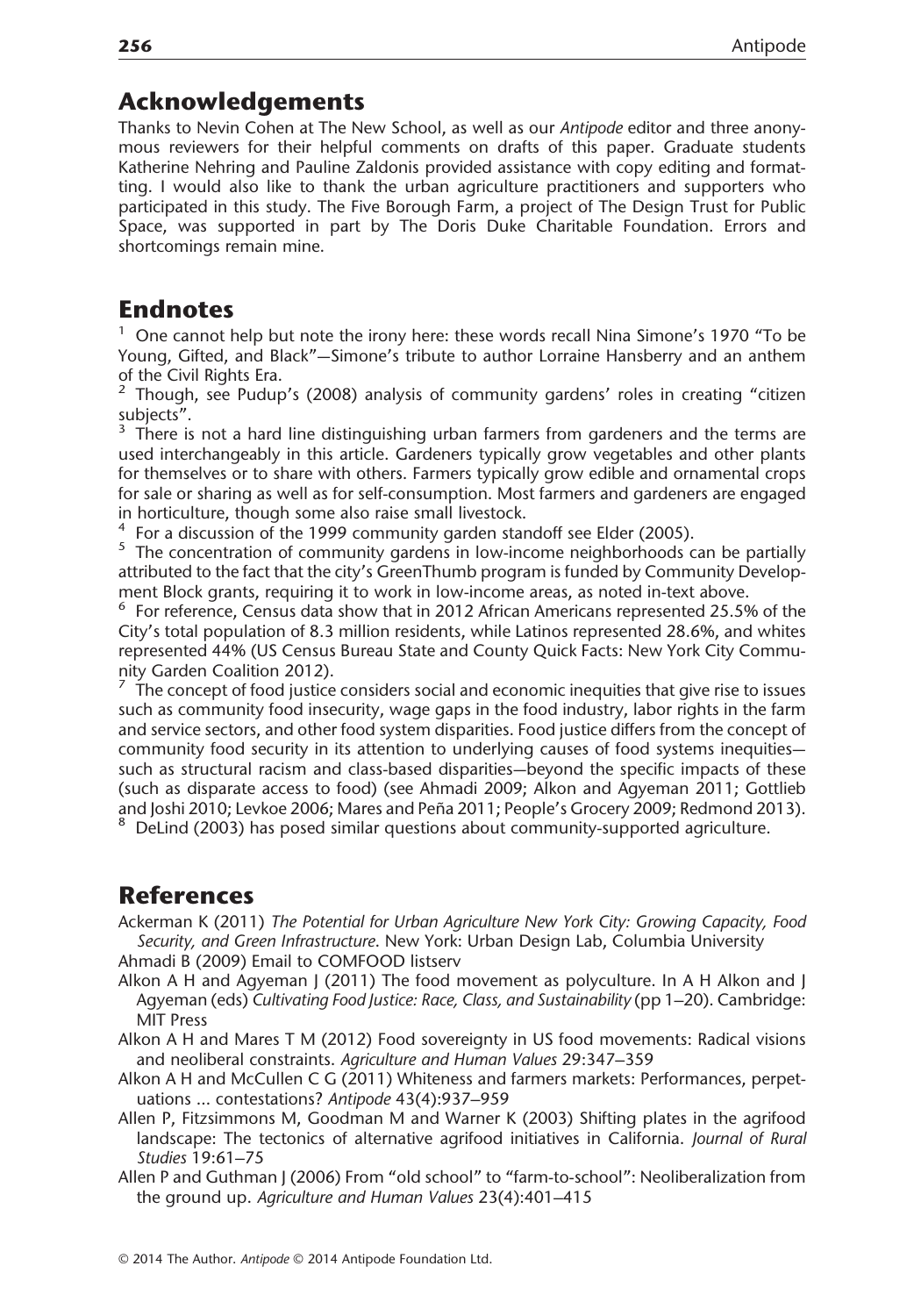- Apollon D, Keheler T, Medeiros J, Ortega N, Sebastian J and Sen R (2014) Moving the Race Conversation Forward: How the Media Covers Racism, and Other Barriers to Productive Racial Discourse. New York: Race Forward
- Bergad L W (2014) The Concentration of Wealth in New York City: Changes in the Structure of Household Income by Race/Ethnic Groups and Latino Nationalities. New York: Graduate Center, City University of New York
- Blecha J L (2007) "Urban Life with Livestock: Performing Alternative Imaginaries through Small-scale Urban Livestock Agriculture in the United States." Unpublished PhD thesis, University of Minnesota
- Bonilla-Silva E (1997) Rethinking racism: Toward a structural interpretation. American Sociological Review 62(3):465–480
- Born B and Purcell M (2006) Avoiding the local trap: Scale and food systems in planning research. Journal of Planning Education and Research 26(2):195–207
- Certomà C (2011) Critical urban gardening as a post-environmentalist practice. Local Environment 16(10):977–987
- City of Seattle (2013) Race and Social Justice Initiative. http://www.seattle.gov/rsji/ (last accessed 8 December 2013)
- Cohen N and Reynolds K (2014) Urban agriculture policy making in New York's "new political spaces": Strategizing for a participatory and representative system. Journal of Planning and Education Research doi:10.1177/0739456X14526453
- Cohen N, Reynolds K and Sanghvi R (2012) Five Borough Farm: Seeding the Future of Urban Agriculture in New York City. New York: Design Trust for Public Space
- Community Food Funders (2014) http://www.communityfoodfunders.org/ (last accessed 24 January 2014)
- Conley D (1999) Being Black, Living in the Red: Race, Wealth, and Social Policy in America. Berkeley: University of California Press
- Crenshaw K (1989) Demarginalizing the intersection of race and sex: A black feminist critique of antidiscrimination doctrine, feminist theory, and antiracist politics. The University of Chicago Legal Forum 1989:139–168
- Crenshaw K (1991) Mapping the margins: Intersectionality, identity politics, and violence against women of color. Stanford Law Review 43(6):1241–1299
- Crouch P (2012) Evolution or gentrification: Do urban farms lead to higher rents? Grist 23 October. http://grist.org/food/evolution-or-gentrification-do-urban-farms-lead-to-higherrents/ (last accessed 21 March 2014)
- Curran W and Hamilton T (2012) Just green enough: Contesting environmental gentrification in Greenpoint, Brooklyn. Local Environment 17(9):1027–1042
- Decker G (2012) At rooftop garden party, candidates tout budding principal. Gotham Schools 21 September. [http://gothamschools.org/2012/09/21/at-rooftop-garden-party-2013](http://gothamschools.org/2012/09/21/at-rooftop-garden-party-2013-candidates-tout-budding-principal/) [candidates-tout-budding-principal/](http://gothamschools.org/2012/09/21/at-rooftop-garden-party-2013-candidates-tout-budding-principal/) (last accessed 10 April 2013)
- Delgado R and Stefancic J (2012) Critical Race Theory: An Introduction (2nd edn). New York: New York University Press
- DeLind L (2003) Considerably more than vegetables, a lot less than community: The dilemma of community supported agriculture. In J Adams (ed) Fighting for the Farm: Rural America Transformed (pp 192–206). Philadelphia: University of Pennsylvania Press
- Draper C and Freedman D (2010) Review and analysis of the benefits, purposes, and motivations associated with community gardening in the United States. Journal of Community Practice 18(4):458–492
- Eizenberg E (2008) "From the Ground Up: Community Gardens in New York City and the Politics of Spatial Transformation." Unpublished PhD thesis, City University of New York
- Eizenberg E (2012) Actually existing commons: Three moments of space of community gardens in New York City. Antipode 44(3):764–782
- Elder R F (2005) Protecting New York City's community gardens. New York University Environmental Law Journal 13(3):769–800
- Entman R M (2007) Framing bias: Media in the distribution of power. Journal of Communication 57(1):163–173
- Feenstra G, McGrew S and Campbell D (1999) Entrepreneurial Community Gardens: Growing Food, Skills, Jobs, and Communities. Davis: UC Division of Agriculture and Natural Resources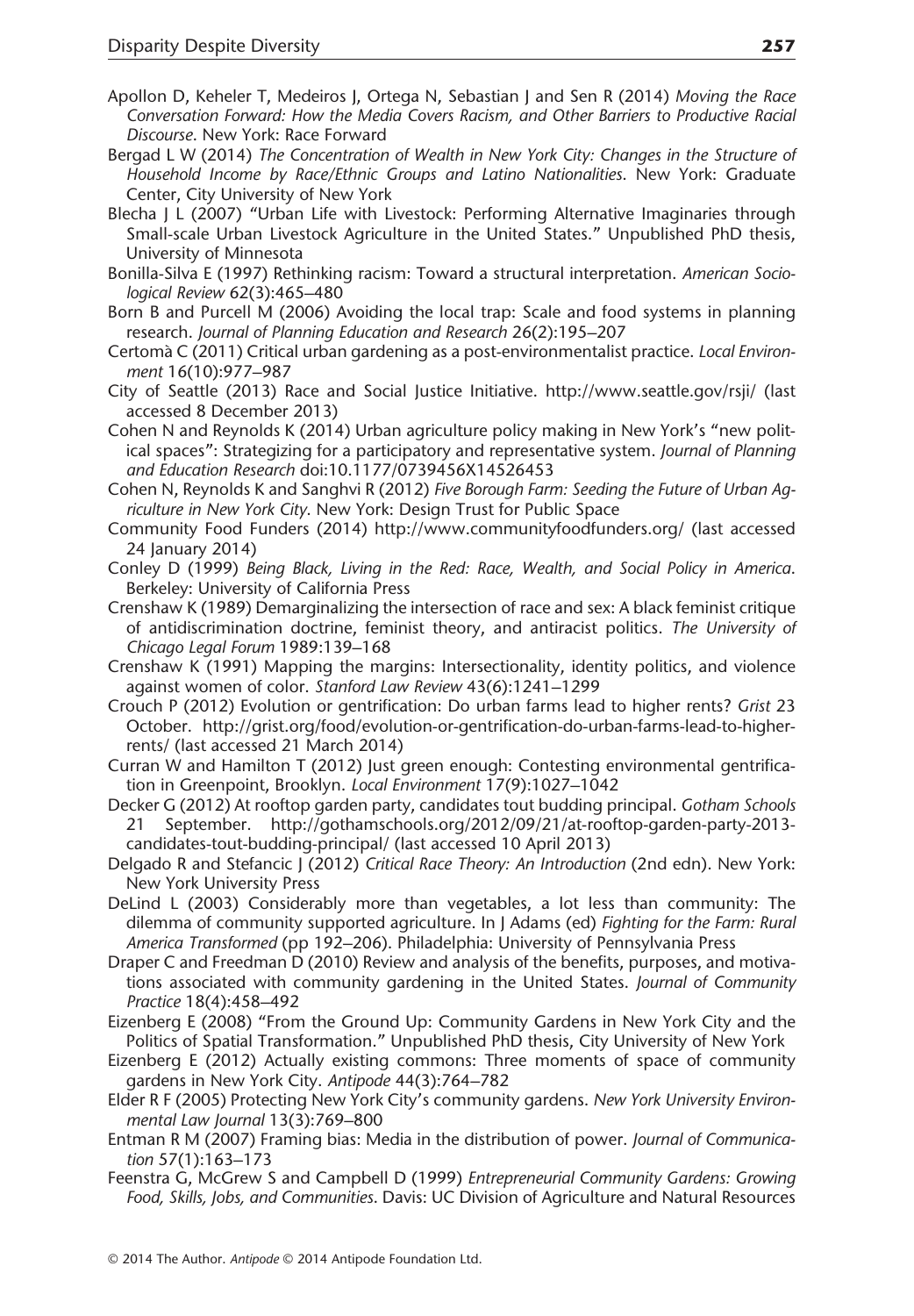- Gibson-Graham J K (2008) Diverse economies: Performative practices for other worlds. Progress in Human Geography 32(5):613–632
- Gottlieb R and Joshi A (2010) Food Justice. Cambridge: MIT Press
- Governing for Racial Equality Network (2014) http://grenetwork.org/ (last accessed 1 January 2014) Guthman J (2008a) Bringing good food to others: Investigating the subjects of alternative food practice. Cultural Geographies 15:431–447
- Guthman J (2008b) "If they only knew": Color blindness and universalism in California alternative food institutions. The Professional Geographer 60(3):387–397
- Harper A B (2011) Vegans of color, racialized embodiment, and problematics of the "exotic". In A H Alkon and J Agyeman (eds) Cultivating Food Justice: Race, Class, and Sustainability (pp 221–238). Cambridge: MIT Press
- Hayden-Smith R (2009) Victory Grower. http://groups.ucanr.org/victorygrower/ aboutworkgroup.htm (last accessed 25 July 2013)
- Hodgson K, Caton Campbell M and Bailkey M (2011) Urban Agriculture: Growing Healthy, Sustainable Places (Planning Advisory Service Report No. 563). Chicago: American Planning Association
- Hoover B M (2013) White spaces in black and Latino places: Urban agriculture and food sovereignty. Journal of Agriculture, Food Systems, and Community Development 3(4):109–115
- Hynes P H (1996) A Patch of Eden: America's Inner-city Gardens. White River Junction: Chelsea Green Kaufman J and Bailkey M (2000) "Farming Inside Cities: Entrepreneurial Urban Agriculture in

the United States." Working Paper, Lincoln Institute of Land Policy

- Keleher T and Sen N (2012) Challenging Racism Systematically. Miami: Applied Research Center, Florida International University
- Lawson L (2005) City Bountiful: A Century of Community Gardening in America. Berkeley: University of California Press
- Levkoe C (2006) Learning democracy through food justice movements. Agriculture and Human Values 23:89–98
- Mares T M and Peña D G (2011) Environmental and food justice: Toward local, slow, and deep food systems. In A H Alkon and J Agyeman (eds) Cultivating Food Justice: Race, Class, and Sustainability (pp 197–220). Cambridge: MIT Press
- Massey D S and Denton N A (1993) American Apartheid: Segregation and the Making of the Underclass. Cambridge: Harvard University Press
- McClintock N (2010) Why farm the city? Theorizing urban agriculture through a lens of metabolic rift. Cambridge Journal of Regions, Economy, and Society 3(2):191–207
- McClintock N (2014) Radical, reformist, and garden-variety neoliberal: Coming to terms with urban agriculture's contradictions. Local Environment 19(2):147–171
- McIntosh P (1990) White privilege: Unpacking the invisible knapsack. Independent School 49(2): 31–35
- Meenar M R and Hoover B M (2012) Community food security via urban agriculture: Understanding people, place, economy, and accessibility from a food justice perspective. Journal of Agriculture, Food Systems, and Community Development 3(1):143–160
- Milbourne P (2012) Everyday (in)justices and ordinary environmentalisms: Community gardening in disadvantaged urban neighbourhoods. Local Environment 17(9):943–957
- Morales A (2011) Growing food and justice. In A H Alkon and J Agyeman (eds) Cultivating Food Justice: Race, Class, and Sustainability (pp 149–176). Cambridge: MIT Press
- Moynihan C (2013) Owner takes a chunk out of an unofficial community garden. The New York Times 15 May
- New York City Community Garden Coalition (2012) http://nyccgc.org/ (last accessed 12 December 2012)
- Omi M and Winant H (1994) Racial Formation in the United States from the 1960s to the 1990s. New York: Routledge
- Pearsall H (2012) Moving out or moving in? Resilience to environmental gentrification in New York City. Local Environment 17(9):1013–1026
- People's Grocery (2014)<http://www.peoplesgrocery.org/> (last accessed 24 January 2014)
- Pothukuchi K and Kaufman J (1999) Placing the food system on the urban agenda: The role of municipal institutions in food systems planning. Agriculture and Human Values 16:213–224
- Pudup M B (2008) It takes a garden: Cultivating citizen-subjects in organized garden projects. Geoforum 39:1228–1240